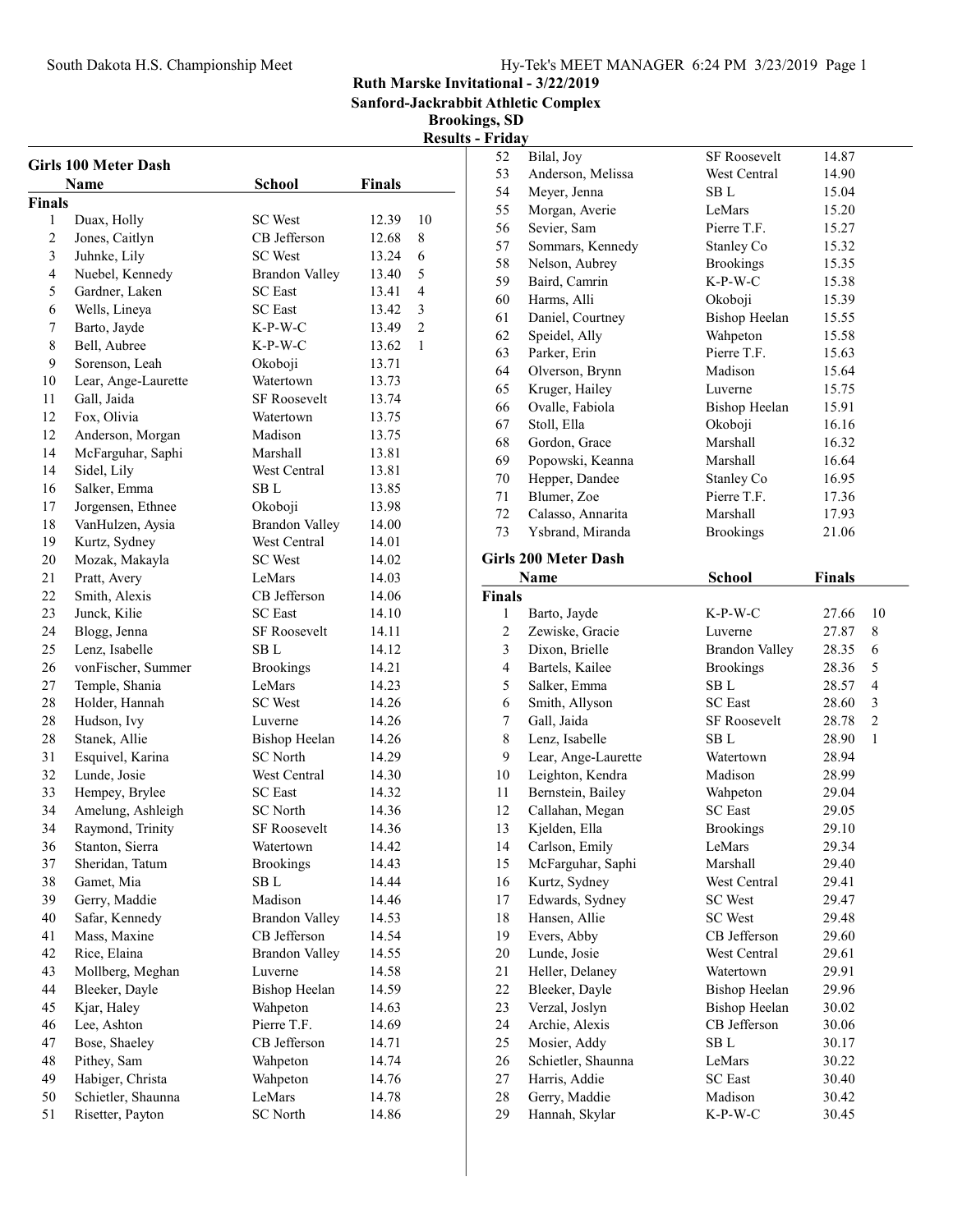|  | Hy-Tek's MEET MANAGER 6:24 PM 3/23/2019 Page 2 |  |  |
|--|------------------------------------------------|--|--|
|  |                                                |  |  |

Sanford-Jackrabbit Athletic Complex

|                |                                |                       |               |                | <b>Results - Friday</b> |
|----------------|--------------------------------|-----------------------|---------------|----------------|-------------------------|
|                | Finals  (Girls 200 Meter Dash) |                       |               |                | 32                      |
|                | Name                           | <b>School</b>         | <b>Finals</b> |                | 33                      |
| 29             | Safar, Kennedy                 | <b>Brandon Valley</b> | 30.45         |                | 34                      |
| 31             | Blogg, Jenna                   | <b>SF Roosevelt</b>   | 30.55         |                | 35                      |
| 32             | Oye, Mallory                   | Luverne               | 30.64         |                | 36<br>l                 |
| 33             | Simpson, Adrienne              | Marshall              | 30.71         |                | 37<br>I                 |
| 34             | Holder, Hannah                 | <b>SC</b> West        | 30.79         |                | 38<br>(                 |
| 35             | Jackmon, Hannah                | <b>Brandon Valley</b> | 30.83         |                | 39<br>I                 |
| 36             | Buckley, Lydia                 | Watertown             | 30.93         |                | 40<br>I                 |
| 37             | Arrowood, Renee                | <b>SC</b> North       | 31.15         |                | 41<br>l                 |
| 38             | Hudson, Madysen                | Pierre T.F.           | 31.27         |                | 42<br>I                 |
| 39             | Bilal, Joy                     | <b>SF Roosevelt</b>   | 31.29         |                | 43<br>I                 |
| 40             | Pippett, Maddie                | LeMars                | 31.40         |                | 44                      |
| 41             | Bassingthwaite, Quinn          | Wahpeton              | 31.74         |                | 45<br>J                 |
| 42             | Merhib, India                  | <b>Brookings</b>      | 31.95         |                | I<br>---                |
| 43             | Olverson, Brynn                | Madison               | 32.17         |                | ---                     |
| 44             | Kuxhaus, Adi                   | Pierre T.F.           | 32.89         |                |                         |
| 45             | Wiggins, Kamari                | <b>SC</b> North       | 32.90         |                | Girls 80                |
| 46             | Allard, Aiyana                 | Wahpeton              | 33.26         |                | N                       |
| 47             | Youngberg, Rylee               | Pierre T.F.           | 34.85         |                | <b>Finals</b>           |
|                |                                |                       |               |                | 1                       |
|                | <b>Girls 400 Meter Dash</b>    |                       |               |                | $\sqrt{2}$              |
|                | <b>Name</b>                    | <b>School</b>         | <b>Finals</b> |                | 3                       |
| Finals         |                                |                       |               |                | $\overline{4}$<br>l     |
| 1              | Jochum, Madison                | <b>Bishop Heelan</b>  | 59.57         | 10             | 5                       |
| $\overline{2}$ | Rystrom, Emily                 | <b>Brookings</b>      | 1:01.37       | 8              | 6<br>I                  |
| 3              | Kuntz, Erika                   | $K-P-W-C$             | 1:01.39       | 6              | 7<br>I                  |
| $\overline{4}$ | Huberty, Brooklyn              | SB <sub>L</sub>       | 1:01.99       | 5              | 8<br>I                  |
| 5              | Calhoun, Chloe                 | LeMars                | 1:03.42       | 4              | 9                       |
| 6              | Sorenson, Leah                 | Okoboji               | 1:04.09       | 3              | 10                      |
| 7              | Black, Chloe                   | SB L                  | 1:05.24       | $\overline{2}$ | 11                      |
| 8              | Carlson, Emily                 | LeMars                | 1:05.73       | 1              | 12                      |
| 9              | Lais, Tiana                    | Luverne               | 1:05.81       |                | 13                      |
| 10             | Evers, Abby                    | CB Jefferson          | 1:05.92       |                | 14<br>I                 |
| 11             | Kannas, Kylie                  | Watertown             | 1:06.04       |                | 15                      |
| 12             | Stern, Cherish                 | <b>Brookings</b>      | 1:06.29       |                | 16                      |
| 13             | Conley, Mia                    | <b>Bishop Heelan</b>  | 1:06.53       |                | 17                      |
| 14             | Clark, Allie                   | <b>Brookings</b>      | 1:06.94       |                | 18                      |
| 15             | Downs, Braedyn                 | SC West               | 1:06.99       |                | 19                      |
| 16             | Enoch, Hailee                  | <b>SC</b> North       | 1:07.34       |                | 20                      |
| 17             | Hodorff, Tierney               | Watertown             | 1:07.64       |                | 21                      |
| 18             | Proctor, Shimiah               | <b>SC</b> West        | 1:07.91       |                | 22                      |
| 19             | Nelson, Makena                 | Luverne               | 1:08.16       |                | 23                      |
| 20             | Sanchez, Michelle              | <b>SC</b> North       | 1:08.21       |                | 24                      |
| 21             | Weiland, Saylor                | SF Roosevelt          | 1:08.23       |                | 25                      |
| $22\,$         | Archer, Makayla                | K-P-W-C               | 1:08.29       |                | 26                      |
| 23             | Benton, Magdalena              | Wahpeton              | 1:08.30       |                | 27                      |
| 24             | VanHulzen, Aysia               | <b>Brandon Valley</b> | 1:08.33       |                | 28                      |
| 25             | Van Dyke, Madi                 | <b>SC</b> East        | 1:08.90       |                | 29                      |
| 26             | Raymond, Trinity               | SF Roosevelt          | 1:09.01       |                | 30                      |
| 27             | Anderson, Bailey               | SC North              | 1:09.27       |                | 31                      |
| 28             | Exley, Alexis                  | CB Jefferson          | 1:09.41       |                | 32                      |
| 29             | Fox, Olivia                    | Watertown             | 1:09.88       |                | 33                      |
| 30             | Brown, Addie                   | SB <sub>L</sub>       | 1:09.90       |                | 34                      |
| 31             | Harris, Addie                  | <b>SC</b> East        | 1:09.97       |                | 35                      |
|                |                                |                       |               |                |                         |

| 32             | Harris, Katelyn            | Pierre T.F.           | 1:10.90       |                |
|----------------|----------------------------|-----------------------|---------------|----------------|
| 33             | Olthoff, Shay              | Okoboji               | 1:11.31       |                |
| 34             | Bladow, Kilee              | Wahpeton              | 1:11.60       |                |
| 35             | Pulskamp, Sidnie           | Wahpeton              | 1:12.18       |                |
| 36             | Kuiken, Jessie             | West Central          | 1:14.25       |                |
| 37             | Martinez, Kaela            | <b>SF Roosevelt</b>   | 1:14.27       |                |
| 38             | Chamberlain, Emily         | LeMars                | 1:16.25       |                |
| 39             | Maras, Makenna             | West Central          | 1:16.81       |                |
| 40             | Rowland, Celina            | Madison               | 1:17.37       |                |
| 41             | Block, Abbi                | <b>Brandon Valley</b> | 1:18.75       |                |
| 42             | Morley, Sydney             | Pierre T.F.           | 1:19.61       |                |
| 43             | Peplinski, Keara           | Pierre T.F.           | 1:21.00       |                |
| 44             | Exley, Erin                | CB Jefferson          | 1:23.77       |                |
| 45             | Ingebretson, Grace         | Luverne               | 1:27.41       |                |
| $---$          | Bern, Peyton               | Madison               | DQ            |                |
| ---            | Rice, Elaina               | <b>Brandon Valley</b> | DQ            |                |
|                | <b>Girls 800 Meter Run</b> |                       |               |                |
|                | Name                       | <b>School</b>         | <b>Finals</b> |                |
| <b>Finals</b>  |                            |                       |               |                |
| 1              | Aesoph, Amber              | <b>Bishop Heelan</b>  | 2:16.25       | 10             |
| $\overline{c}$ | Guerts, Jaide              | <b>SF Roosevelt</b>   | 2:25.43       | 8              |
| 3              | Jochum, Madison            | <b>Bishop Heelan</b>  | 2:27.85       | 6              |
| $\overline{4}$ | Downs, Kaia                | <b>SC</b> East        | 2:28.37       | 5              |
| 5              | Grismer, Hope              | <b>SF Roosevelt</b>   | 2:28.82       | 4              |
| 6              | Hinkel, Maddie             | SB L                  | 2:29.42       | 3              |
| 7              | Bainbridge, Ali            | Lennox                | 2:30.21       | $\overline{2}$ |
| 8              | Radcliffe, Alex            | <b>SC</b> East        | 2:32.91       | 1              |
| 9              | Christopherson, Magan      | Okoboji               | 2:35.61       |                |
| 10             | Plucker, Emily             | Lennox                | 2:36.39       |                |
| 11             | Schulte, Kristen           | Watertown             | 2:37.62       |                |
| 12             | Calhoun, Chloe             | LeMars                | 2:38.49       |                |
| 13             | Quartier, Amelie           | CB Jefferson          | 2:39.68       |                |
| 14             | Mahrer, Sydney             | Wahpeton              | 2:42.83       |                |
| 15             | Wika, Brooke               | <b>Brookings</b>      | 2:42.89       |                |
| 16             | Lusk, Emma                 | Pierre T.F.           | 2:43.03       |                |
| 17             | Hurt, Maddie               | LeMars                | 2:43.27       |                |
| 18             | Sprecher, Hannah           | <b>Brandon Valley</b> | 2:44.31       |                |
| 19             | Hutchingson, Emma          | <b>Bishop Heelan</b>  | 2:46.12       |                |
| $20\,$         | Phillips, Brenda           | <b>SC</b> North       | 2:46.43       |                |
| 21             | Sample, Allyson            | Marshall              | 2:46.69       |                |
| 22             | Weigelt, Raina             | SF Roosevelt          | 2:46.75       |                |
| 23             | Mendoza, Brenda            | CB Jefferson          | 2:46.83       |                |
| 24             | Laureano, Leila            | SB L                  | 2:47.11       |                |
| 25             | Cameron, Kalyn             | K-P-W-C               | 2:48.45       |                |
| 26             | Lais, Tiana                | Luverne               | 2:48.50       |                |
| 27             | Wagner, Elizabeth          | Luverne               | 2:48.92       |                |
| 28             | Nettiffee, Ashley          | West Central          | 2:49.97       |                |
| 29             | Tappe, Jessie              | Madison               | 2:50.36       |                |
| 30             | Iverson, Autumn            | Pierre T.F.           | 2:50.59       |                |
| 31             | Aymar, Katherine           | SB L                  | 2:51.49       |                |
| 32             | Jones, Kamari              | <b>SC</b> West        | 2:51.90       |                |
| 33             | Pickrel, Emma              | Watertown             | 2:52.34       |                |
| 34             | DeBates, Jenna             | Luverne               | 2:53.61       |                |
| 35             | Thue, Sidney               | <b>Brandon Valley</b> | 2:54.97       |                |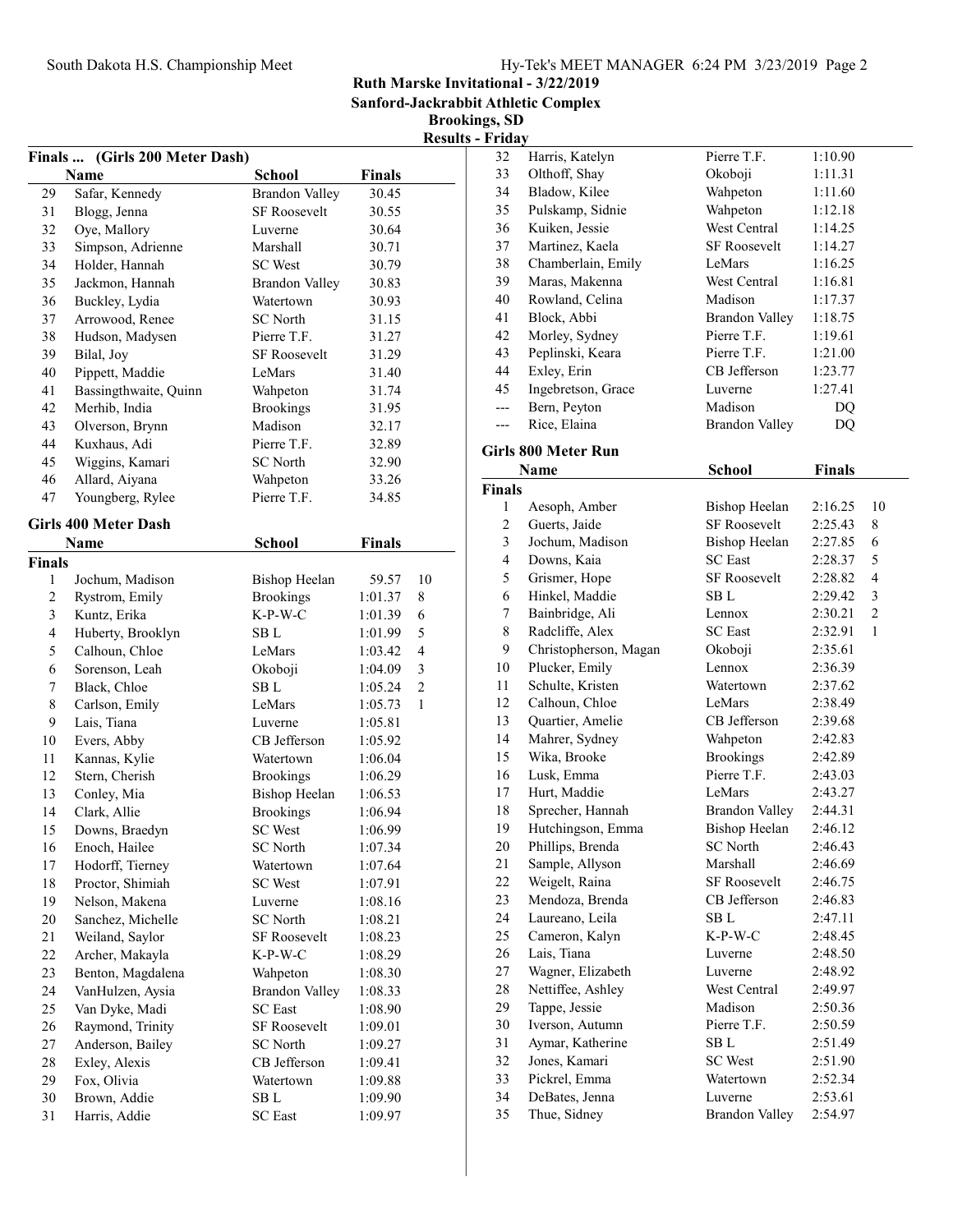Sanford-Jackrabbit Athletic Complex

|                |                               |                       |               |                | <b>Results - Friday</b>       |
|----------------|-------------------------------|-----------------------|---------------|----------------|-------------------------------|
|                | Finals  (Girls 800 Meter Run) |                       |               |                | 32                            |
|                | Name                          | <b>School</b>         | <b>Finals</b> |                | 33                            |
| 36             | Archer, Makayla               | $K-P-W-C$             | 2:55.10       |                | 34                            |
| 37             | McFarquhar, Cameen            | Marshall              | 2:57.19       |                | 35                            |
| 38             | Schaar, Elizabeth             | <b>Brookings</b>      | 2:57.59       |                | 36<br>l                       |
| 39             | Sanchez, Xitlali              | <b>SC</b> West        | 3:00.14       |                | 37<br>J                       |
| 40             | Siedschlaw, Bailey            | Stanley Co            | 3:00.24       |                | 38<br>I                       |
| 41             | Britt, Alli                   | LeMars                | 3:00.80       |                | 39                            |
| 42             | Olivares, Virgina             | <b>SC</b> West        | 3:02.86       |                | 40<br>I                       |
| 43             | Duffy, Lauren                 | Okoboji               | 3:04.60       |                | 41<br>I                       |
| 44             | Benavides, Isabella           | CB Jefferson          | 3:04.76       |                | Girls 32                      |
| 45             | Bell, Mansi                   | Marshall              | 3:05.75       |                |                               |
| 46             | Waldron, Shantey              | Stanley Co            | 3:11.29       |                | N                             |
| 47             | Miller, Cassidy               | Pierre T.F.           | 3:14.55       |                | <b>Finals</b>                 |
| 48             | Greene, Catherine             | <b>Brandon Valley</b> | 3:15.91       |                | 1<br>I                        |
| 49             | Feiges, Isobel                | <b>SC</b> North       | 3:16.37       |                | $\sqrt{2}$                    |
| 50             | Schulte, Maelee               | Watertown             | 3:16.98       |                | $\mathfrak{Z}$<br>l           |
| 51             | Thompson, Libby               | <b>Brookings</b>      | 3:17.30       |                | $\overline{4}$                |
| 52             | Mumm, Margo                   | Wahpeton              | 3:18.28       |                | 5<br>$\overline{\phantom{a}}$ |
| 53             | Nordstrom, Liberty            | <b>SC North</b>       | 3:36.58       |                | 6<br>$\overline{\phantom{a}}$ |
|                |                               |                       |               |                | $\tau$<br>$\overline{1}$      |
|                | Girls 1600 Meter Run          |                       |               |                | $\,8\,$<br>I                  |
|                | Name                          | <b>School</b>         | <b>Finals</b> |                | 9<br>l                        |
| Finals         |                               |                       |               |                | 10<br>l                       |
| $\mathbf{1}$   | Aesoph, Amber                 | <b>Bishop Heelan</b>  | 5:19.71       | 10             | 11<br>I                       |
| $\overline{c}$ | Nelson, Tenley                | Luverne               | 5:30.49       | 8              | 12                            |
| 3              | Wentzy, Mia                   | <b>Brandon Valley</b> | 5:30.51       | 6              | 13                            |
| $\overline{4}$ | Shoup, Kayla                  | <b>Brookings</b>      | 5:43.88       | 5              | Girls 10                      |
| 5              | Bergan, Haley                 | <b>Brandon Valley</b> | 5:49.23       | 4              | N                             |
| 6              | Lutmer, Jessica               | Pierre T.F.           | 5:49.28       | 3              | <b>Finals</b>                 |
| 7              | Moose, Natalie                | <b>Brandon Valley</b> | 5:51.28       | $\overline{c}$ | 1                             |
| 8              | Howard, Danielle              | <b>SF Roosevelt</b>   | 5:51.70       | 1              | $\overline{c}$                |
| 9              | Reineke, Jai                  | <b>Brookings</b>      | 5:54.95       |                | $\overline{\mathbf{3}}$       |
| 10             | Garay, Lillian                | <b>SC</b> North       | 5:54.97       |                | $\overline{4}$<br>I           |
| 11             | Hurt, Maddie                  | LeMars                | 6:01.05       |                | 5<br>J                        |
| 12             | Helt, Sydney                  | <b>SC</b> East        | 6:09.16       |                | 6<br>l                        |
| 13             | Phillips, Karlee              | <b>SC</b> East        | 6:09.20       |                | 7                             |
| 14             | Wagner, Elizabeth             | Luverne               | 6:10.96       |                | 8<br>I                        |
| 15             | Hamann, Sarahy                | K-P-W-C               | 6:11.92       |                | 9                             |
| 16             | Howard, Madison               | SF Roosevelt          | 6:12.96       |                | 10                            |
| 17             | List, Emma                    | Watertown             | 6:14.03       |                |                               |
| 18             | Ramos, Jasmine                | CB Jefferson          | 6:15.96       |                | 11<br>12                      |
| 19             | Stoos, Karlie                 | <b>SC</b> East        | 6:23.95       |                |                               |
| 20             | Perkins, Calli                | Watertown             | 6:25.07       |                | 13                            |
| 21             | Joyce, Brenna                 | <b>Bishop Heelan</b>  | 6:25.12       |                | 14                            |
| $22\,$         | Oedekoven, Morgan             | Pierre T.F.           | 6:25.98       |                | 15                            |
| 23             | Putze, Sarah                  | K-P-W-C               | 6:26.69       |                | 16                            |
| 24             | Cameron, Kalyn                | $K-P-W-C$             | 6:26.73       |                | 17                            |
| 25             | Bednarczyk, Natalia           | Watertown             | 6:28.09       |                | 18                            |
| 26             | Hazuka, Sabrina               | SB <sub>L</sub>       | 6:28.91       |                | 19                            |
| 27             | Walters, Jaycelyn             | <b>SC</b> North       | 6:29.07       |                | 20                            |
| 28             | Rolfson, Sayda                | West Central          | 6:39.82       |                | 21<br>I                       |
| 29             | Streck, Ashley                | SB L                  | 6:43.77       |                | 22<br>I                       |
| 30             | Brester, Ella                 | SB L                  | 6:43.86       |                | 23                            |
| 31             | Nelson, Abigail               | <b>SC</b> West        | 6:53.15       |                | 24<br>I                       |
|                |                               |                       |               |                |                               |

| 32                      | Wadle, Annie                      | LeMars                        | 6:53.19        |                         |
|-------------------------|-----------------------------------|-------------------------------|----------------|-------------------------|
| 33                      | Slack, Julia                      | CB Jefferson                  | 6:53.90        |                         |
| 34                      | Calabro, Kaitlynn                 | CB Jefferson                  | 7:11.62        |                         |
| 35                      | Bell, Mansi                       | Marshall                      | 7:14.45        |                         |
| 36                      | Britt, Alli                       | LeMars                        | 7:14.87        |                         |
| 37                      | Brandt, Sydney                    | Marshall                      | 7:17.86        |                         |
| 38                      | Higuchi, Natsuki                  | Marshall                      | 7:33.53        |                         |
| 39                      | Walz, Emma                        | <b>SC</b> North               | 7:36.98        |                         |
| 40                      | Mumm, Margo                       | Wahpeton                      | 7:38.85        |                         |
| 41                      | Perez, Brenda                     | <b>SC</b> West                | 8:00.15        |                         |
|                         | Girls 3200 Meter Run              |                               |                |                         |
|                         | <b>Name</b>                       | <b>School</b>                 | <b>Finals</b>  |                         |
| <b>Finals</b>           |                                   |                               |                |                         |
| 1                       | Bainbridge, Ali                   | Lennox                        | 11:23.55       | 10                      |
| $\overline{c}$          | Downs, Kaia                       | <b>SC</b> East                | 11:57.23       | 8                       |
| 3                       | Rief, Allison                     | Brandon Valley 12:28.31       |                | 6                       |
| $\overline{\mathbf{4}}$ | Wentzy, Katie                     | Brandon Valley 12:40.29       |                | 5                       |
| 5                       | Quartier, Amelie                  | CB Jefferson                  | 12:41.39       | $\overline{\mathbf{4}}$ |
| 6                       | Garay, Lillian                    | <b>SC</b> North               | 12:44.84       | 3                       |
| 7                       | Anderson, Jada                    | Watertown                     | 12:47.29       | 2                       |
| 8                       | Helt, Sydney                      | <b>SC</b> East                | 13:09.49       | $\mathbf{1}$            |
| 9                       | Belt, Hannah                      | CB Jefferson                  | 13:27.84       |                         |
| 10                      | Putze, Sarah                      | $K-P-W-C$                     | 13:28.86       |                         |
| 11                      | Putze, Mary                       | $K-P-W-C$                     | 13:47.07       |                         |
| 12                      | Ramos, Jasmine                    | CB Jefferson                  | 14:10.15       |                         |
| 13                      | Tappe, Jessie                     | Madison                       | 14:11.55       |                         |
|                         |                                   |                               |                |                         |
|                         |                                   |                               |                |                         |
|                         | <b>Girls 100 Meter Hurdles</b>    |                               |                |                         |
|                         | <b>Name</b>                       | School                        | <b>Finals</b>  |                         |
| <b>Finals</b>           |                                   |                               |                |                         |
| 1                       | Tietz, Sophie                     | Watertown                     | 15.23          | 10                      |
| 2                       | Schmeichel, Averi                 | West Central                  | 15.42          | 8                       |
| 3                       | Carney, Mackenzie                 | Ames                          | 15.72          | 6                       |
| 4                       | Gardner, Laken                    | <b>SC</b> East                | 15.79          | 5                       |
| 5                       | Dixon, Brielle                    | <b>Brandon Valley</b>         | 15.82          | $\overline{4}$          |
| 6                       | Leusink, Kady                     | LeMars                        | 17.63          | 3                       |
| 7                       | Schiff, Karlee                    | LeMars                        | 17.73          | 2                       |
| $\,$ $\,$               | Brooks, Abby                      | Madison                       | 17.85          | 1                       |
| 9                       | Reinsma, Natasha                  | Marshall                      | 18.12          |                         |
| 10                      | Cabinboy, Keitra                  | Okoboji                       | 18.29          |                         |
| $11\,$                  | McNaughton, Lilly                 | LeMars                        | 18.46          |                         |
| 12                      | Walburg, Hannah                   | Watertown                     | 18.54          |                         |
| 13                      | Jones, Morgan                     | Pierre T.F.                   | 18.77          |                         |
| 14                      | Vondrak, Kyley                    | <b>SC</b> East                | 18.96          |                         |
| 15                      | Burge, Maddie                     | <b>SC</b> West                | 19.14          |                         |
| 16                      | Jarchow, Elise                    | Luverne                       | 19.25          |                         |
| 17                      | Hempey, Brylee                    | <b>SC</b> East                | 19.31          |                         |
| 18                      | Hemenway, Anika                   | <b>SF Roosevelt</b>           | 19.32          |                         |
| 19                      | Watts, Hailey                     | CB Jefferson                  | 19.45          |                         |
| 20                      | Mosier, Addy                      | SB L                          | 19.56          |                         |
| 21                      | Madison, Brenna                   | <b>SF Roosevelt</b>           | 19.69          |                         |
| 22                      | Matzner, Kaitlyn                  | Marshall                      | 19.84          |                         |
| 23<br>24                | Alesch, Brooke<br>Madison, Ashlyn | LeMars<br><b>SF Roosevelt</b> | 19.89<br>20.61 |                         |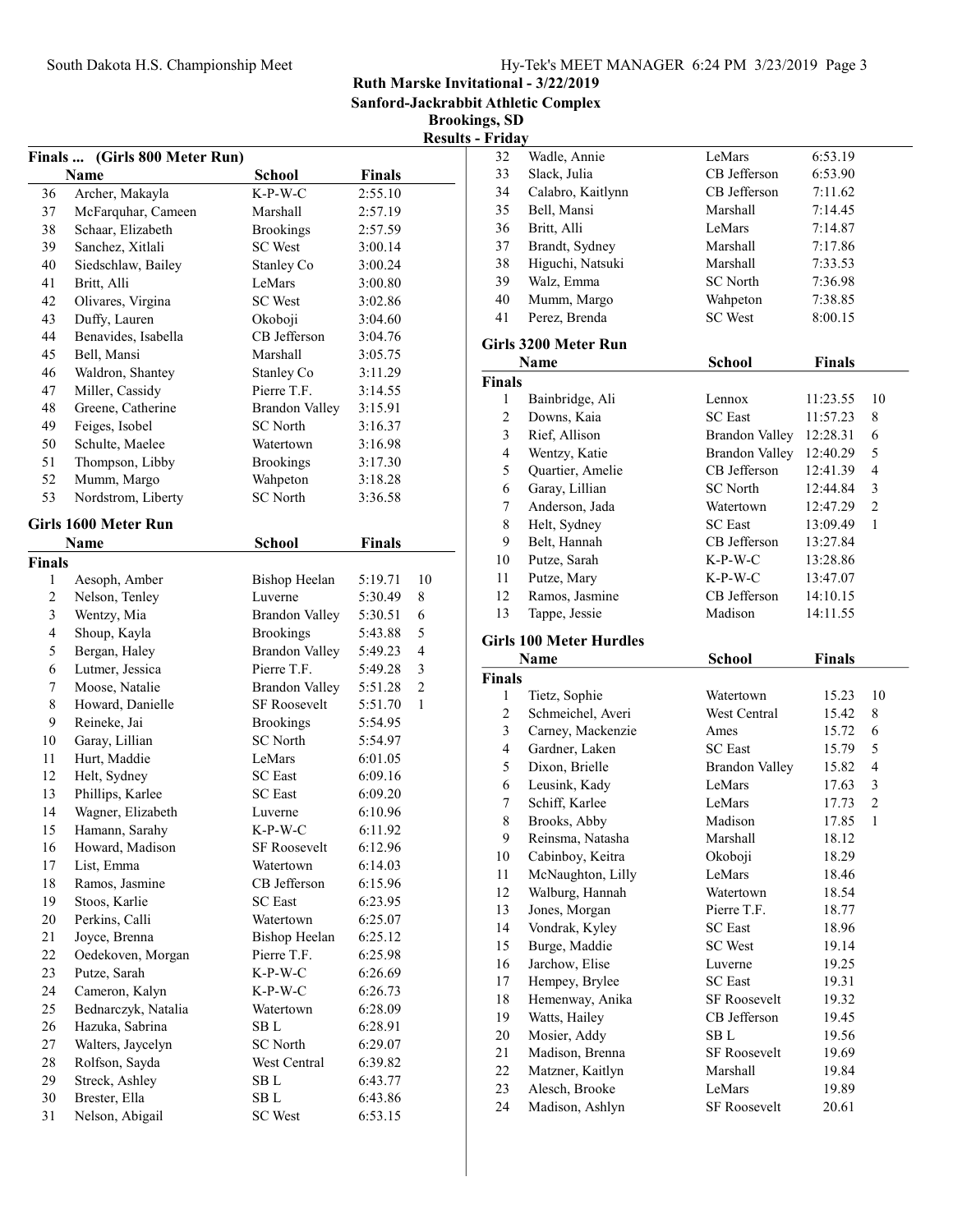| Hy-Tek's MEET MANAGER 6:24 PM 3/23/2019 Page 4 |  |  |  |
|------------------------------------------------|--|--|--|
|------------------------------------------------|--|--|--|

Sanford-Jackrabbit Athletic Complex

Brookings, SD

| Finals  (Girls 100 Meter Hurdles) |                                |                       |               |                |  |
|-----------------------------------|--------------------------------|-----------------------|---------------|----------------|--|
|                                   | <b>Name</b>                    | <b>School</b>         | <b>Finals</b> |                |  |
| 25                                | Carroll, Alexcia               | CB Jefferson          | 20.72         |                |  |
| 26                                | Cumbow, Addison                | Pierre T.F.           | 20.85         |                |  |
| 27                                | Elkins, Elizabeth              | CB Jefferson          | 20.92         |                |  |
| 28                                | Baker, Brianna                 | $K-P-W-C$             | 21.03         |                |  |
| 28                                | Johnson, Courtney              | SC North              | 21.03         |                |  |
| 30                                | Reising, Jordyn                | <b>SC</b> West        | 21.12         |                |  |
| 31                                | Esquivel, Karina               | SC North              | 21.16         |                |  |
| 32                                | Fickbohm, Sydney               | K-P-W-C               | 21.39         |                |  |
| 33                                | Inman, Jessi                   | K-P-W-C               | 21.56         |                |  |
| 34                                | Patrick, Cara                  | SB L                  | 21.71         |                |  |
| 35                                | Baier, Olivia                  | <b>SC</b> North       | 22.07         |                |  |
| 36                                | Lauritzen, Allison             | <b>Brandon Valley</b> | 22.22         |                |  |
| 37                                | Roque, Linda                   | CB Jefferson          | 22.26         |                |  |
| 38                                | Mutchelknaus, Oksana           | Pierre T.F.           | 22.86         |                |  |
| 39                                | Meyer, Jenna                   | SB L                  | 22.89         |                |  |
| 40                                | Spotten, Taylor                | SB L                  | 23.17         |                |  |
| 41                                | Rowe, Maddie                   | Marshall              | 23.36         |                |  |
| 42                                | Hansen, Nicole                 | <b>Brandon Valley</b> | 24.61         |                |  |
| 43                                | Lul, Nya                       | <b>SC</b> East        | 25.82         |                |  |
| $---$                             | Krause, Janai                  | <b>SF Roosevelt</b>   | FS            |                |  |
|                                   |                                |                       |               |                |  |
|                                   | <b>Girls 300 Meter Hurdles</b> |                       |               |                |  |
|                                   | Name                           | <b>School</b>         | <b>Finals</b> |                |  |
| Finals                            |                                |                       |               |                |  |
| 1                                 | Schmeichel, Averi              | West Central          | 47.90         | 10             |  |
| $\mathfrak{2}$                    | Rude, Taia                     | <b>Brandon Valley</b> | 49.18         | 8              |  |
| $\mathfrak{Z}$                    | Meyer, Mia                     | Okoboji               | 51.52         | 6              |  |
| $\overline{\mathbf{4}}$           | DeVries, Emily                 | Wahpeton              | 51.71         | 5              |  |
| 5                                 | Stanton, Sierra                | Watertown             | 52.68         | $\overline{4}$ |  |
| 6                                 | Cabinboy, Keitra               | Okoboji               | 52.77         | 3              |  |
| 7                                 | Weisbeck, Riley                | <b>Brookings</b>      | 52.91         | $\overline{c}$ |  |
| $\,$ $\,$                         | Walburg, Hannah                | Watertown             | 53.19         | $\mathbf{1}$   |  |
| 9                                 | Gronlund, Kenzie               | Pierre T.F.           | 53.29         |                |  |
| 10                                | Schiff, Karlee                 | LeMars                | 53.38         |                |  |
| 11                                | Ferrell, Gabrielle             | Luverne               | 53.65         |                |  |
| 12                                | Aesoph, Ashley                 | <b>Bishop Heelan</b>  | 54.54         |                |  |
| 13                                | Leusink, Kady                  | LeMars                | 55.08         |                |  |
| 14                                | Cumbow, Addison                | Pierre T.F.           | 55.56         |                |  |
| 15                                | Mosier, Addy                   | SB L                  | 55.72         |                |  |
| 16                                | McNaughton, Lilly              | LeMars                | 55.93         |                |  |
| 17                                | Cole Johnson, Akaysha          | CB Jefferson          | 55.99         |                |  |
| 18                                | Montes, Yuritci                | <b>SC</b> West        | 56.69         |                |  |
| 19                                | Brooks, Abby                   | Madison               | 56.71         |                |  |
| $20\,$                            | Jones, Morgan                  | Pierre T.F.           | 57.03         |                |  |
| 21                                | Jarchow, Elise                 | Luverne               | 58.25         |                |  |
| 22                                | Watts, Hailey                  | CB Jefferson          | 58.47         |                |  |
| 23                                | Madison, Brenna                | <b>SF Roosevelt</b>   | 58.52         |                |  |
| 24                                | Burge, Maddie                  | <b>SC</b> West        | 58.57         |                |  |
| 25                                | Reising, Jordyn                | <b>SC</b> West        | 58.85         |                |  |
| 26                                | Hemenway, Anika                | SF Roosevelt          | 59.61         |                |  |
| 27                                | Arrowood, Renee                | <b>SC</b> North       | 59.84         |                |  |
| 28                                | Hansen, Nicole                 | <b>Brandon Valley</b> | 1:00.53       |                |  |
| 29                                | Madison, Ashlyn                | SF Roosevelt          | 1:00.68       |                |  |

| 30            | Fehl, Alexis                           | SB L                                     | 1:01.57       |              |
|---------------|----------------------------------------|------------------------------------------|---------------|--------------|
| 31            | Carey, Tyanna                          | CB Jefferson                             | 1:01.83       |              |
| 32            | Johnson, Courtney                      | <b>SC</b> North                          | 1:01.92       |              |
| 33            | Breuer, McKenna                        | Wahpeton                                 | 1:03.09       |              |
| 34            | Baier, Olivia                          | <b>SC</b> North                          | 1:05.93       |              |
| 35            | Lauritzen, Allison                     | <b>Brandon Valley</b>                    | 1:08.00       |              |
| 36            | Kiple, Grace                           | SB L                                     | 1:10.81       |              |
|               |                                        |                                          |               |              |
|               | Girls 4x100 Meter Relay<br>Team        | <b>Relay</b>                             | <b>Finals</b> |              |
| <b>Finals</b> |                                        |                                          |               |              |
| 1             | <b>Brandon Valley</b>                  | Α                                        | 50.61         | 10           |
|               |                                        |                                          |               |              |
|               | 1) Dixon, Brielle                      | 2) Nuebel, Kennedy                       |               |              |
|               | 3) Thompson, Morgan<br>Sioux City West | 4) Rude, Taia<br>А                       | 51.59         | 8            |
| 2             | 1) Mozak, Makayla                      |                                          |               |              |
|               | 3) Juhnke, Lily                        | 2) Downs, Braedyn                        |               |              |
| 3             | Watertown                              | 4) Duax, Holly<br>A                      | 52.36         | 6            |
|               |                                        |                                          |               |              |
|               | 1) Lear, Ange-Laurette                 | 2) Tesch, Ali                            |               |              |
| 4             | 3) Heller, Delaney                     | 4) Hauger, Megan                         |               |              |
|               | Sioux City East                        | А                                        | 52.59         | 5            |
|               | 1) Junck, Kilie                        | 2) Wells, Lineya                         |               |              |
|               | 3) Smith, Allyson<br>CB Jefferson      | 4) Gardner, Laken                        | 52.65         | 4            |
| 5             |                                        | А                                        |               |              |
|               | 1) Mass, Maxine                        | 2) Smith, Alexis                         |               |              |
|               | 3) Miller, Suzie<br>Madison            | 4) Jones, Caitlyn<br>A                   |               |              |
| 6             |                                        |                                          | 52.90         | 3            |
|               | 1) Gors, Isabel<br>3) Leighton, Kendra | 2) Krusemark, Kylie                      |               |              |
| 7             | Sioux Falls Roosevelt                  | 4) Anderson, Morgan<br>A                 | 53.34         | 2            |
|               | 1) Roggenbuck, Myah                    |                                          |               |              |
|               | 3) Hemenway, Anika                     | 2) Nelson, Katherine<br>4) Kelley, Jadyn |               |              |
| 8             | Wahpeton                               | A                                        | 53.62         | $\mathbf{1}$ |
|               | 1) Bernstein, Bailey                   | 2) Kahler, Jordan                        |               |              |
|               | 3) Erickson, Olivia                    | 4) DeVries, Emily                        |               |              |
| 9             | Kingsley-Pierson                       | А                                        | 53.67         |              |
|               | 1) Goodwin, Madison                    | 2) Kuchel, Paige                         |               |              |
|               | 3) Hannah, Skylar                      | 4) Barto, Jayde                          |               |              |
| 10            | West Central                           | А                                        | 53.84         |              |
|               | 1) Schmeichel, Averi                   | 2) Anderson, Melissa                     |               |              |
|               | 3) Kurtz, Sydney                       | 4) Sidel, Lily                           |               |              |
| 11            | Pierre T.F. Riggs                      | А                                        | 54.49         |              |
|               | 1) Hauck, Haylee                       | 2) Beck, Kyanne                          |               |              |
|               | 3) Smith, Addy                         | 4) VanLiere, Megan                       |               |              |
| 12            | Sergeant Bluff-Luton                   | А                                        | 54.93         |              |
|               | 1) Gamet, Mia                          | 2) Harms, Madison                        |               |              |
|               | 3) Black, Chloe                        | 4) Salker, Emma                          |               |              |
| 13            | LeMars                                 | А                                        | 54.94         |              |
|               | 1) Leusink, Kady                       | 2) Temple, Shania                        |               |              |
|               | 3) Pratt, Avery                        | 4) Schietler, Shaunna                    |               |              |
| 14            | Sioux City North                       | А                                        | 55.79         |              |
|               | 1) Amelung, Ashleigh                   | 2) Esquivel, Karina                      |               |              |
|               | 3) Risetter, Payton                    | 4) Enoch, Hailee                         |               |              |
|               |                                        |                                          |               |              |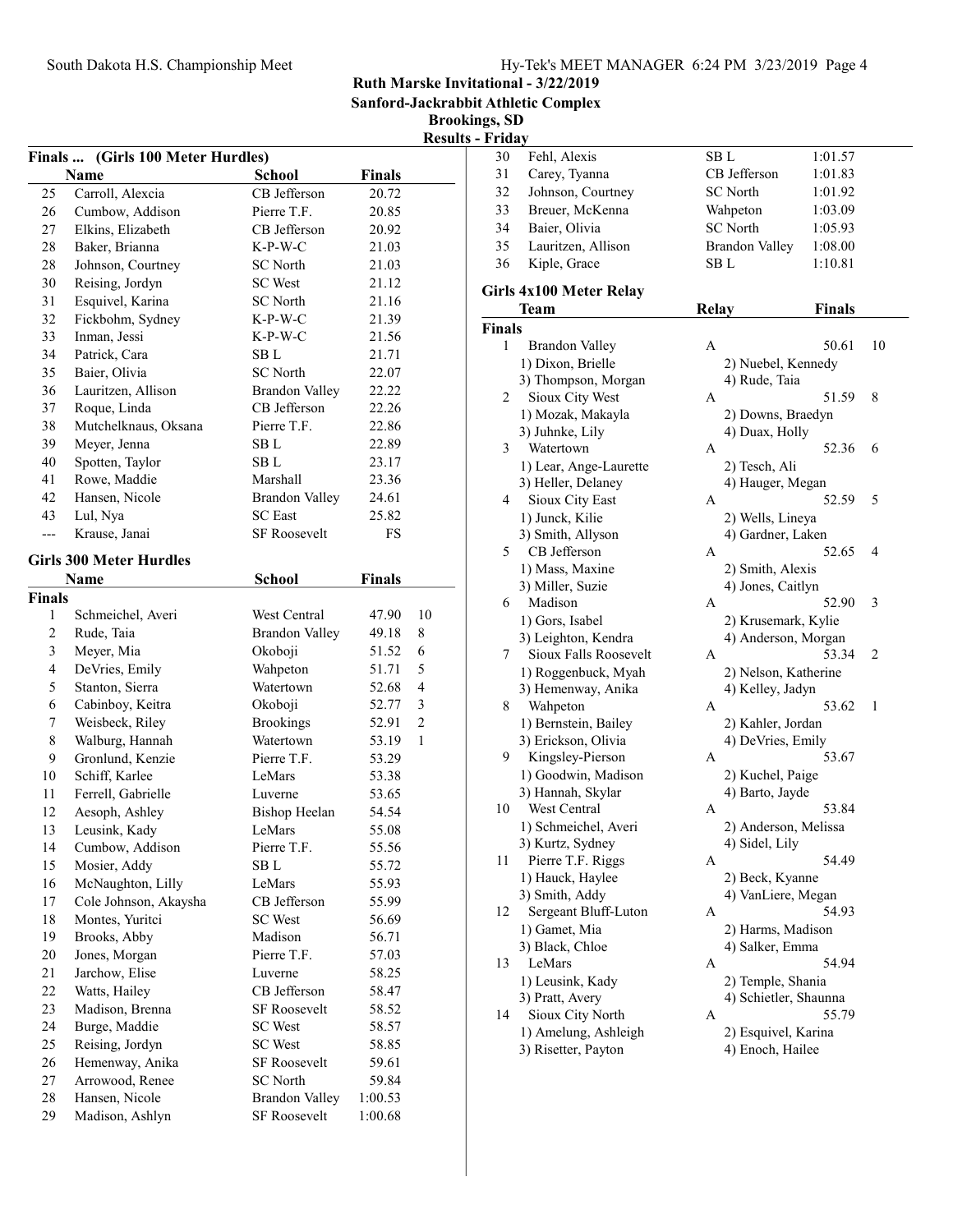Sanford-Jackrabbit Athletic Complex

Brookings, SD

|        | Finals  (Girls 4x100 Meter Relay)   |              |                                             | rrou |
|--------|-------------------------------------|--------------|---------------------------------------------|------|
|        | Team                                | <b>Relay</b> | <b>Finals</b>                               |      |
| 15     | Luverne                             | A            | 56.75                                       |      |
|        | 1) Oye, Mallory                     |              | 2) Zewiske, Gracie                          |      |
|        | 3) Biever, Sydney                   |              | 4) Nath, Autumn                             |      |
| 16     | Okoboji                             | A            | 56.76                                       |      |
|        | 1) Jorgensen, Ethnee                |              | 2) Harms, Alli                              |      |
|        | 3) Sehman, Sarae                    |              | 4) Meyer, Mia                               |      |
| 17     | CB Jefferson                        | B            | 1:00.72                                     |      |
| 18     | <b>Stanley County</b>               | A            | 1:02.28                                     |      |
|        | 1) Hand, Ella                       |              | 2) Sommars, Kennedy                         |      |
|        | 3) Waldron, Shantey                 |              | 4) Hepper, Dandee                           |      |
|        |                                     |              |                                             |      |
|        | Girls 4x400 Meter Relay             |              |                                             |      |
|        | <b>Team</b>                         | <b>Relay</b> | Finals                                      |      |
| Finals |                                     |              |                                             |      |
| 1      | Kingsley-Pierson                    | А            | 4:13.21                                     | 10   |
|        | 1) Kuntz, Erika                     |              | 2) Goodwin, Madison                         |      |
|        | 3) Kuchel, Paige                    |              | 4) Barto, Jayde                             |      |
| 2      | Sioux Falls Roosevelt               | A            | 4:14.09                                     | 8    |
|        | 1) Grismer, Hope                    |              | 2) Guerts, Jaide                            |      |
|        | 3) Roggenbuck, Myah                 |              | 4) Nelson, Katherine                        |      |
| 3      | Sergeant Bluff-Luton                | А            | 4:14.95                                     | 6    |
|        | 1) Salker, Emma                     |              | 2) Hinkel, Maddie                           |      |
|        | 3) Black, Chloe                     |              | 4) Huberty, Brooklyn                        |      |
| 4      | Luverne                             | A            | 4:19.49                                     | 5    |
|        | 1) Feit, Regan                      |              | 2) Anderson, Jadyn                          |      |
|        | 3) Nath, Autumn                     |              | 4) VerSteeg, Brooklynn                      |      |
| 5      | <b>Bishop Heelan</b>                | A            | 4:21.22                                     | 4    |
|        | 1) Hutchinson, Hannah               |              | 2) Verzal, Joslyn                           |      |
|        | 3) Jochum, Madison                  |              | 4) Conley, Mia                              |      |
| 6      | Watertown                           | А            | 4:24.89                                     | 3    |
|        | 1) Buckley, Alexa                   |              | 2) Hodorff, Tierney                         |      |
|        | 3) Kannas, Kylie                    |              | 4) Hauger, Megan                            |      |
| 7      | Marshall                            | A            | 4:28.32                                     | 2    |
|        | 1) Bucher, Kate                     |              | 2) Sukalski, Bellamy                        |      |
|        | 3) Leysen, Jersey                   |              | 4) Gillingham, Maysa                        |      |
| 8      | Sioux City East                     | А            | 4:28.64                                     | 1    |
|        | 1) Smith, Allyson                   |              | 2) Wells, Lineya                            |      |
|        | 3) Downs, Kaia                      |              | 4) Gardner, Laken                           |      |
| 9      | Sioux City West                     | A            | 4:28.89                                     |      |
|        | 1) Montes, Yuritci                  |              | 2) Hansen, Allie                            |      |
|        | 3) Edwards, Sydney                  |              | 4) Proctor, Shimiah                         |      |
| 10     | Sioux City North                    | А            | 4:29.93                                     |      |
|        | 1) Enoch, Hailee                    |              | 2) Phillips, Brenda<br>4) Sanchez, Michelle |      |
|        | 3) Zuehl, Nicole<br>Madison         |              | 4:30.13                                     |      |
| 11     |                                     | A            |                                             |      |
|        | 1) Brooks, Abby                     |              | 2) Krusemark, Kylie                         |      |
| 12     | 3) Anderson, Morgan                 |              | 4) Leighton, Kendra                         |      |
|        | <b>Brandon Valley</b>               | А            | 4:32.68                                     |      |
|        | 1) Peltier, Sydney                  |              | 2) Hendrick, Halayna                        |      |
|        | 3) Birath, Kylie                    |              | 4) Foss, Kylie                              |      |
| 13     | Pierre T.F. Riggs                   | A            | 4:35.92                                     |      |
|        | 1) Smith, Addy<br>3) Kienholz, Miah |              | 2) Heiss, Emry<br>4) Gronlund, Kenzie       |      |
|        |                                     |              |                                             |      |

| г ниа у       |                         |       |                             |    |
|---------------|-------------------------|-------|-----------------------------|----|
| 14            | CB Jefferson            | Α     | 4:36.95                     |    |
|               | 1) Exley, Alexis        |       | 2) Cole Johnson, Akaysha    |    |
|               | 3) Bose, Shaeley        |       | 4) Miller, Suzie            |    |
| 15            | Wahpeton                | A     | 4:46.33                     |    |
|               | 1) Benton, Magdalena    |       | 2) DeVries, Emily           |    |
|               | 3) Habiger, Christa     |       | 4) Mahrer, Sydney           |    |
| 16            | West Central            | А     | 4:54.65                     |    |
|               |                         |       |                             |    |
|               | 1) Nolz, Keighlor       |       | 2) Vettrus, Haley           |    |
|               | 3) Cain, Abbie          |       | 4) Sherard, Shelby          |    |
|               | Girls 4x800 Meter Relay |       |                             |    |
|               | Team                    | Relay | <b>Finals</b>               |    |
| <b>Finals</b> |                         |       |                             |    |
| 1             | Luverne                 | Α     | 10:15.81                    | 10 |
|               |                         |       |                             |    |
|               | 1) Feit, Regan          |       | 2) Anderson, Jadyn          |    |
|               | 3) Nelson, Tenley       |       | 4) VerSteeg, Brooklynn      |    |
| 2             | Marshall                | A     | 10:17.10                    | 8  |
|               | 1) Sueker, Kaia         |       | 2) Leysen, Jersey           |    |
|               | 3) Sukalski, Bellamy    |       | 4) Bucher, Kate             |    |
| 3             | <b>Brandon Valley</b>   | A     | 10:32.00                    | 6  |
|               | 1) Pickering, Megan     |       | 2) Mandery, Zoey            |    |
|               | 3) Van Roekel, Emiley   |       | 4) Foss, Kylie              |    |
| 4             | <b>Bishop Heelan</b>    | A     | 10:51.94                    | 5  |
|               | 1) Aesoph, Ashley       |       | 2) Hutchingson, Emma        |    |
|               | 3) Hutchinson, Hannah   |       | 4) Joyce, Brenna            |    |
| 5.            | Pierre T.F. Riggs       | A     | 10:53.15                    | 4  |
|               | 1) Lusk, Emma           |       | 2) Iverson, Autumn          |    |
|               | 3) Lutmer, Jessica      |       | 4) Shaffer, Hattie          |    |
| 6             | Kingsley-Pierson        | A     | 10:53.72                    | 3  |
|               | 1) Archer, Makayla      |       | 2) Hamann, Sarahy           |    |
|               | 3) Countryman, Lynsey   |       | 4) Cameron, Kalyn           |    |
| 7             | Sioux City East         | Α     | 11:04.07                    | 2  |
|               |                         |       |                             |    |
|               | 1) Phillips, Karlee     |       | 2) Radcliffe, Alex          |    |
|               | 3) Stoos, Karlie        |       | 4) Heald, Lydia<br>11:05.45 |    |
| 8             | Sioux City North        | A     |                             | 1  |
|               | 1) Olson, Monica        |       | 2) Ly, Christina            |    |
|               | 3) Zuehl, Nicole        |       | 4) Kelley, Emma             |    |
| 9             | Sergeant Bluff-Luton    | A     | 11:06.96                    |    |
|               | 1) TenHulzen, Madison   |       | 2) Brester, Ella            |    |
|               | 3) Brester, Halle       |       | 4) Orduno, Liliana          |    |
|               | 10 LeMars               | A     | 11:23.15                    |    |
|               | 1) Calhoun, Chloe       |       | 2) Hurt, Maddie             |    |
|               | 3) Chamberlain, Emily   |       | 4) Wadle, Annie             |    |
| 11            | Watertown               | А     | 11:34.49                    |    |
|               | 1) Buckley, Alexa       |       | 2) Danielsen, Sadie         |    |
|               | 3) Lenssen, Abby        |       | 4) Corey, Tayler            |    |
| 12            | West Central            | Α     | 11:44.60                    |    |
|               | 1) Nolz, Keighlor       |       | 2) Vettrus, Haley           |    |
|               | 3) Cain, Abbie          |       | 4) Sherard, Shelby          |    |
| 13            | Sioux City West         | А     | 11:53.44                    |    |
|               | 1) Roberts, Gracie      |       | 2) Jones, Kamari            |    |
|               | 3) Olivares, Virgina    |       | 4) Buhman, Leah             |    |
| 14            | CB Jefferson            | А     | 12:07.43                    |    |
|               | 1) Carey, Tyanna        |       | 2) Benavides, Isabella      |    |
|               | 3) Mendoza, Brenda      |       | 4) Vodicka, Alexis          |    |
|               |                         |       |                             |    |
|               |                         |       |                             |    |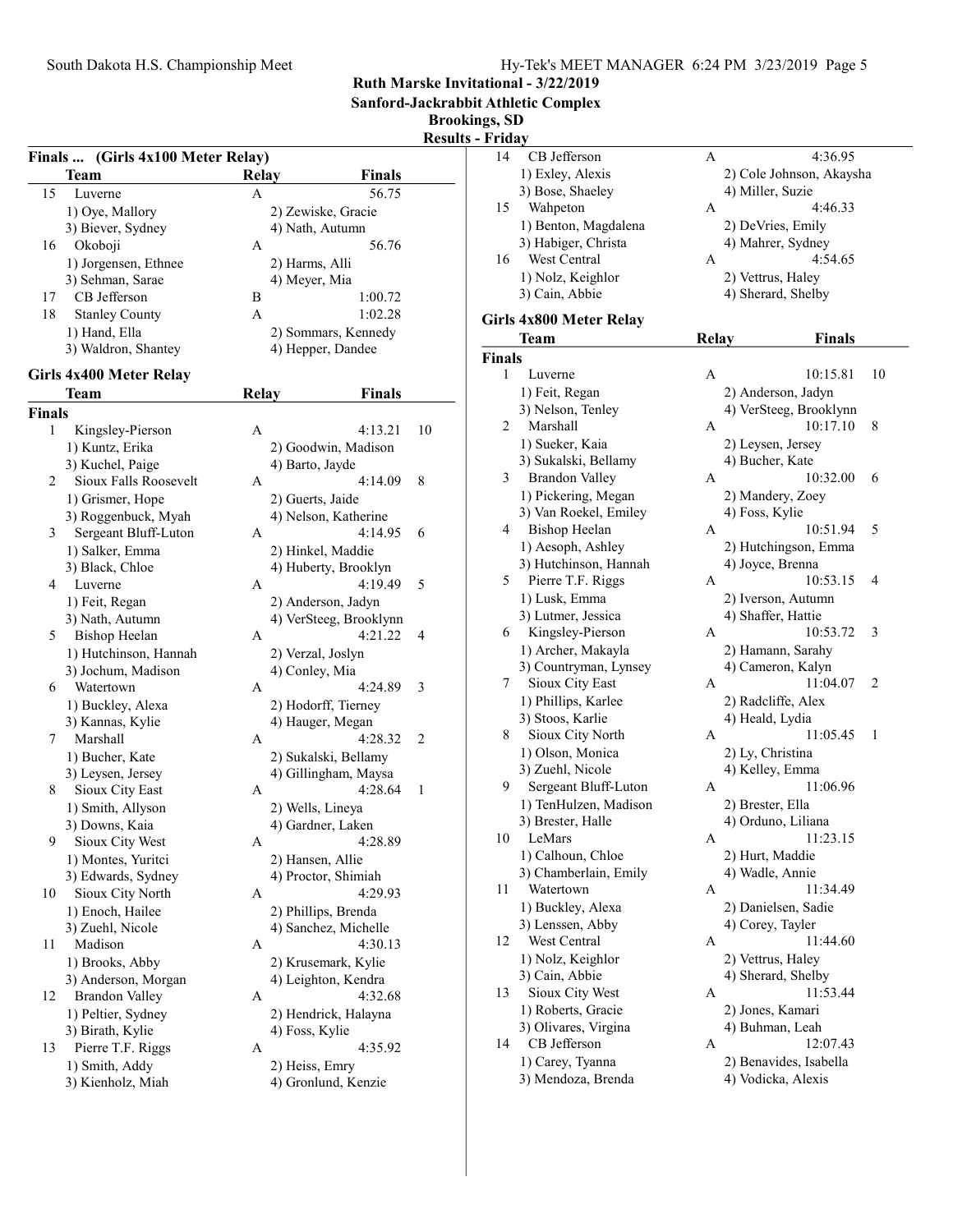| Hy-Tek's MEET MANAGER 6:24 PM 3/23/2019 Page 6 |  |  |  |
|------------------------------------------------|--|--|--|
|------------------------------------------------|--|--|--|

Sanford-Jackrabbit Athletic Complex

| <b>Results - Fridav</b> |  |  |
|-------------------------|--|--|
|                         |  |  |

| Finals  (Girls 4x800 Meter Relay) |                        |                       |               |                |
|-----------------------------------|------------------------|-----------------------|---------------|----------------|
|                                   | <b>Team</b>            | <b>Relay</b>          | <b>Finals</b> |                |
| 15                                | Madison                | A                     | 12:08.57      |                |
|                                   | 1) Bernard, Jenny      | 2) Comes, Kate        |               |                |
|                                   | 3) Rowland, Celina     | 4) Streff, Jesse      |               |                |
|                                   | Sioux Falls Roosevelt  | A                     | DQ            |                |
|                                   | 1) Watkins, Sierra     | 2) Boyer, Faith       |               |                |
|                                   | 3) Folsom, Kaia        | 4) Howard, Danielle   |               |                |
|                                   | <b>Girls High Jump</b> |                       |               |                |
|                                   | <b>Name</b>            | <b>School</b>         | <b>Finals</b> |                |
| <b>Finals</b>                     |                        |                       |               |                |
| 1                                 | Harms, Madison         | SB L                  | 5-07.00       | 10             |
| 2                                 | Tietz, Sophie          | Watertown             | 5-04.00       | 8              |
| 3                                 | Thompson, Morgan       | <b>Brandon Valley</b> | 5-02.00       | 6              |
| $\overline{4}$                    | Sykes, Kirstin         | <b>SC</b> East        | J5-02.00      | 5              |
| 5                                 | Rude, Taia             | <b>Brandon Valley</b> | J5-02.00      | $\overline{4}$ |
| 6                                 | Baird, Camrin          | $K-P-W-C$             | $4 - 10.00$   | 3              |
| 7                                 | Nath, Autumn           | Luverne               | J4-10.00      | $\overline{2}$ |
| 8                                 | Mosier, Addy           | SB L                  | J4-10.00      | 1              |
| 9                                 | Jochum, Taylor         | <b>Bishop Heelan</b>  | J4-10.00      |                |
| 10                                | Vondrak, Kyley         | <b>SC</b> East        | 4-08.00       |                |
| 10                                | Edwards, Sydney        | <b>SC</b> West        | 4-08.00       |                |
| 10                                | Hanig, Kennady         | Pierre T.F.           | 4-08.00       |                |
| 10                                | Erickson, Olivia       | Wahpeton              | 4-08.00       |                |
| 10                                | Temple, Shania         | LeMars                | 4-08.00       |                |
| 10                                | Immeker, Alyiah        | <b>SF Roosevelt</b>   | 4-08.00       |                |
| 10                                | Mortier, Jenna         | Marshall              | 4-08.00       |                |
| 10                                | Birath, Kylie          | <b>Brandon Valley</b> | 4-08.00       |                |
| 18                                | Spotten, Taylor        | SB L                  | 4-06.00       |                |
| 18                                | Johnson, Courtney      | <b>SC</b> North       | 4-06.00       |                |
| 18                                | Kahler, Jordan         | Wahpeton              | 4-06.00       |                |
| 18                                | Bladow, Kilee          | Wahpeton              | 4-06.00       |                |
| 18                                | Petersen, Charlee      | K-P-W-C               | 4-06.00       |                |
| 18                                | Nelson, Avery          | Bishop Heelan         | 4-06.00       |                |
| 18                                | Belt, Hannah           | CB Jefferson          | 4-06.00       |                |
| 18                                | Hayes, Taliyah         | <b>SF Roosevelt</b>   | 4-06.00       |                |
| 18                                | Vanliere, Emily        | Madison               | 4-06.00       |                |
| 27                                | Anderson, Bailey       | <b>SC</b> North       | 4-04.00       |                |
| 27                                | Wagner, Elizabeth      | Luverne               | 4-04.00       |                |
| 27                                | Tholen, Amber          | Marshall              | 4-04.00       |                |
| 27                                | Exley, Alexis          | CB Jefferson          | 4-04.00       |                |
| 27                                | Bush, Jenna            | Pierre T.F.           | 4-04.00       |                |
| 27                                | Easland, Brooke        | Pierre T.F.           | 4-04.00       |                |
| 33                                | Olthoff, Shay          | Okoboji               | 4-02.00       |                |
| 33                                | Stoll, Ella            | Okoboji               | 4-02.00       |                |
| 33                                | Block, Mariah          | Watertown             | 4-02.00       |                |
| 33                                | Elkins, Elizabeth      | CB Jefferson          | 4-02.00       |                |
| ---                               | Gordon, Grace          | Marshall              | NH            |                |
| ---                               | Schmeichel, Averi      | West Central          | NH            |                |
|                                   | Wiggins, Kamari        | <b>SC</b> North       | NH            |                |
| ---                               | Bruns, Allison         | Madison               | NH            |                |
|                                   | Hand, Ella             | Stanley Co            | NH            |                |
| ---                               | Waldron, Shantey       | Stanley Co            | NH            |                |

|                | <b>Girls Pole Vault</b>         |                             |                      |                |
|----------------|---------------------------------|-----------------------------|----------------------|----------------|
|                | Name                            | <b>School</b>               | <b>Finals</b>        |                |
| <b>Finals</b>  |                                 |                             |                      |                |
| 1              | Hendrick, Halayna               | <b>Brandon Valley</b>       | 10-06.00             | 10             |
| 2              | Pelletier, Sydney               | <b>Brandon Valley</b>       | 9-06.00              | 8              |
| 3              | Moser, Mikah                    | Pierre T.F.                 | J9-06.00             | 6              |
| 4              | Kelley, Jadyn                   | <b>SF Roosevelt</b>         | 9-00.00              | 5              |
| 5              | Ahlers, Sydney                  | Watertown                   | J9-00.00             | 4              |
| 6              | Hodorff, Trinity                | Watertown                   | J9-00.00             | 3              |
| 7              | Burdick, Carolyne               | <b>SF Roosevelt</b>         | J9-00.00             | $\overline{c}$ |
| 8              | Hansen, Morgan                  | Madison                     | 7-06.00              | 1              |
| 9              | McFarguhar, Saphi               | Marshall                    | J7-06.00             |                |
| 10             | Mathews, Marissa                | Pierre T.F.                 | 7-00.00              |                |
| ---            | Kahler, Jordan                  | Wahpeton                    | NΗ                   |                |
| ---            | Feit, Regan                     | Luverne                     | NΗ                   |                |
| ---            | Lake, Elizabeth                 | Watertown                   | NH                   |                |
| ---            | Viessman, Cedar                 | Luverne                     | NΗ                   |                |
| ---            | Bassingthwaite, Quinn           | Wahpeton                    | NΗ                   |                |
| ---            | Donelan, Fiona                  | Madison                     | NΗ                   |                |
| ---            | Weisbeck, Regan                 | <b>Brookings</b>            | NH                   |                |
| ---            | Dybdahl, Bethany                | <b>Brandon Valley</b>       | NH                   |                |
| ---            | Boedigheimer, Savannah          | Marshall                    | NΗ                   |                |
| ---            | Mollberg, Meghan                | Luverne                     | NΗ                   |                |
| $---$          | Flemming, Olivia                | Madison                     | NΗ                   |                |
|                | <b>Girls Long Jump</b>          |                             |                      |                |
|                | <b>Name</b>                     | <b>School</b>               | <b>Finals</b>        |                |
| <b>Finals</b>  |                                 |                             |                      |                |
| 1              | Jones, Caitlyn                  | CB Jefferson                | 16-01.00             | 10             |
| 2              | Thompson, Morgan                | <b>Brandon Valley</b>       | 16-00.00             | 8              |
| 3              | McNaughton, Lilly               | LeMars                      | 15-10.00             | 6              |
| $\overline{4}$ | Anderson, Morgan                | Madison                     | 15-00.00             | 5              |
| 5              | Kurtz, Sydney                   | West Central                | 14-10.00             | 4              |
| 6              | Thorson, Mallory                | Luverne                     | 14-08.00             | 2.5            |
| 6              | Bunker, Mya                     | <b>Brandon Valley</b>       | 14-08.00             | 2.5            |
| 8              | Hayes, Taliyah                  | <b>SF Roosevelt</b>         | 14-05.00             | 0.5            |
| 8              | Sidel, Lily                     | West Central                | 14-05.00             | 0.5            |
| 10             | Ferrell, Gabrielle              | Luverne                     | 14-04.00             |                |
| 11             | Reinsma, Natasha                | Marshall                    | 14-03.00             |                |
| 11             | Weisbeck, Riley                 | <b>Brookings</b>            | 14-03.00             |                |
| 13             | Pippett, Maddie                 | LeMars                      | 14-01.00             |                |
| 14             | Kuiken, Jessie                  | West Central                | 14-00.00             |                |
| 14             | Lais, Tiana                     | Luverne                     | 14-00.00             |                |
| 16             | Holder, Hannah                  | <b>SC</b> West              | 13-11.00             |                |
| 16             | Enoch, Hailee                   | <b>SC</b> North             | 13-11.00             |                |
| 18             | Lenz, Isabelle                  | SB L                        | 13-09.00             |                |
| 18             | Zanin, Janaina                  | Pierre T.F.                 | 13-09.00             |                |
| 20             | Mass, Maxine                    | CB Jefferson                | 13-07.00             |                |
| 20             | Fox, Olivia                     | Watertown                   | 13-07.00             |                |
| 20             | DeStigter, Emma                 | $K-P-W-C$                   | 13-07.00             |                |
| 23             |                                 |                             |                      |                |
|                |                                 |                             |                      |                |
|                | Brester, Ella                   | SB L<br><b>SF Roosevelt</b> | 13-06.00             |                |
| 23<br>25       | Immeker, Alyiah<br>Brown, Addie | SB L                        | 13-06.00<br>13-03.00 |                |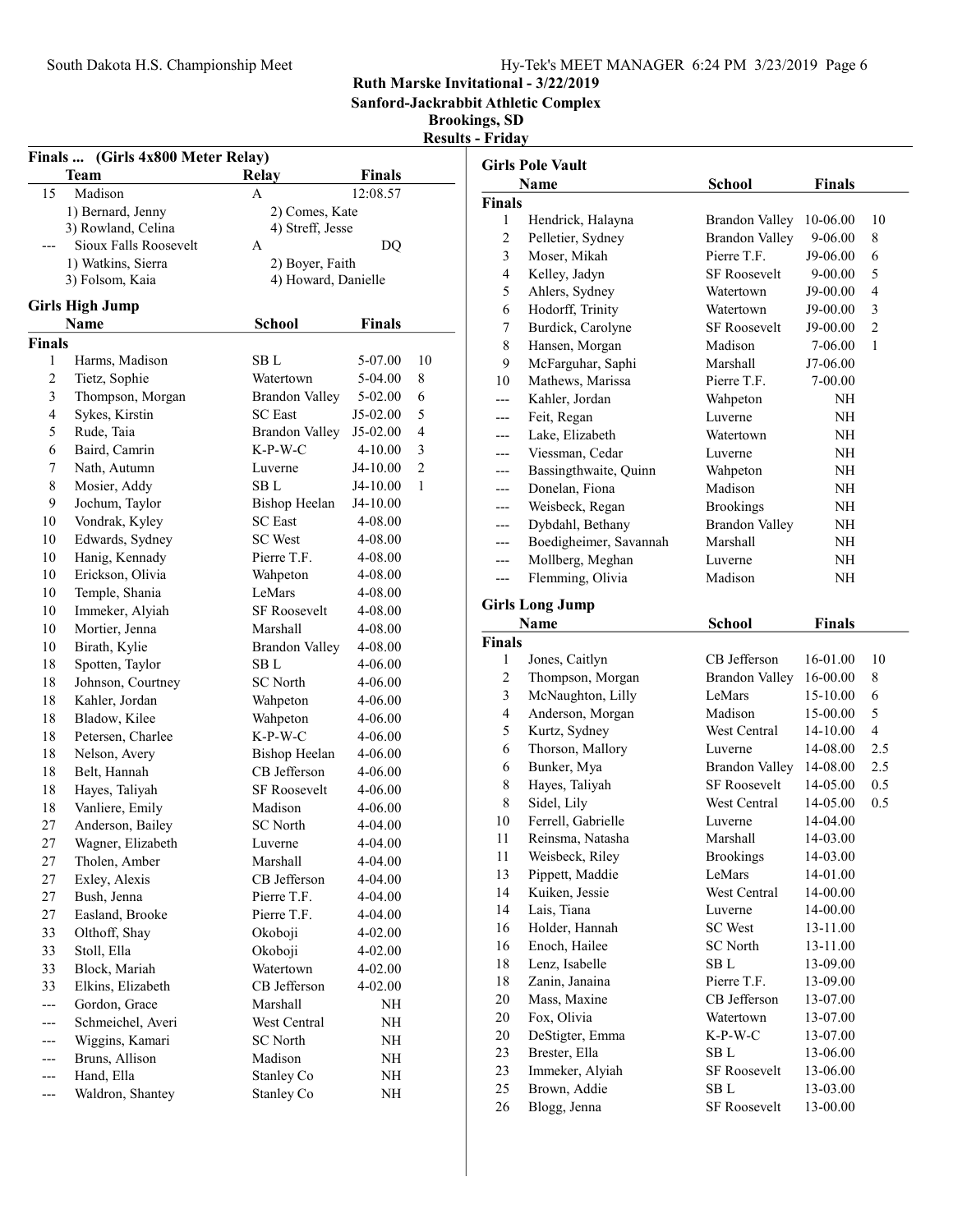Sanford-Jackrabbit Athletic Complex

Brookings, SD

|                |                                  |                       |                          |                         | <b>Results - Friday</b>        |
|----------------|----------------------------------|-----------------------|--------------------------|-------------------------|--------------------------------|
|                | Finals  (Girls Long Jump)        |                       |                          |                         | 12                             |
|                | Name                             | <b>School</b>         | <b>Finals</b>            |                         | 13                             |
| 26             | Hempey, Brylee                   | <b>SC</b> East        | 13-00.00                 |                         | 14                             |
| 28             | Block, Mariah                    | Watertown             | 12-11.00                 |                         | 15                             |
| 29             | Comes, Kate                      | Madison               | 12-10.00                 |                         | 16                             |
| 29             | Bell, Aubree                     | $K-P-W-C$             | 12-10.00                 |                         | 17                             |
| 29             | Estrada, Danya                   | Marshall              | 12-10.00                 |                         | 18                             |
| 29             | Lear, Ange-Laurette              | Watertown             | 12-10.00                 |                         | 18                             |
| 33             | Speidel, Ally                    | Wahpeton              | 12-09.00                 |                         | ŗ<br>20                        |
| 34             | Herman, Brooklyn                 | Pierre T.F.           | 12-08.00                 |                         | 21                             |
| 35             | Hart, Morgan                     | Marshall              | 12-07.00                 |                         | 22                             |
| 36             | Kjar, Haley                      | Wahpeton              | 12-03.00                 |                         | 23                             |
| 36             | Cabinboy, Keitra                 | Okoboji               | 12-03.00                 |                         | 24                             |
| 38             | Beck, Kyanne                     | Pierre T.F.           | 12-00.00                 |                         | 25                             |
| 39             | Way, Lyndsey                     | <b>Brookings</b>      | 11-07.00                 |                         | 26                             |
| 40             | Toft, Tommi                      | <b>Brookings</b>      | 11-05.00                 |                         | 27                             |
| ---            | Birath, Kylie                    | <b>Brandon Valley</b> | ND                       |                         | 28                             |
| ---            | Allard, Aiyana                   | Wahpeton              | ND                       |                         | 29<br>l                        |
| ---            | Blatchford, Katie                | <b>SC</b> West        | ND                       |                         | 30<br>I                        |
| ---            | Sehman, Sarae                    | Okoboji               | ND                       |                         | 30<br>I                        |
|                |                                  |                       |                          |                         | 32                             |
|                | <b>Girls Triple Jump</b>         |                       |                          |                         | 33<br>I                        |
|                | Name                             | School                | <b>Finals</b>            |                         | 34<br>l                        |
| Finals         |                                  |                       |                          |                         | 35<br>I                        |
| $\mathbf{1}$   | Gannon, Rachel                   | <b>Brookings</b>      | 32-09.00                 | 10                      | 36                             |
| $\overline{c}$ | Thorson, Mallory                 | Luverne               | J32-09.00                | 8                       | 37                             |
| 3              | Bunker, Mya                      | Brandon Valley        | 31-09.00                 | 6                       | 38<br>I                        |
| $\overline{4}$ | Ferrell, Gabrielle               | Luverne               | 31-05.00                 | 5                       | 39<br>Ź                        |
| 5              | Heiss, Emry                      | Pierre T.F.           | 29-04.00                 | 4                       | 40                             |
| 6              | Block, Mariah                    | Watertown             | 28-10.00                 | 3                       | 41<br>I                        |
| 7              | Comes, Kate                      | Madison               | 28-06.00                 | $\overline{c}$          | 42<br>$\overline{\phantom{a}}$ |
| 8              | Ferris, Abby                     | Pierre T.F.           | 28-03.00                 | 1                       | 43<br>I                        |
| 9              | Schneider, Sydney                | <b>Brookings</b>      | 28-02.00                 |                         | 44<br>l                        |
| 10             | Simpson, Adrienne                | Marshall              | 27-06.00                 |                         | 45<br>I                        |
| 11             | Kienholz, Miah                   | Pierre T.F.           | 27-05.00                 |                         | 46                             |
| 12             | Corey, Tayler                    | Watertown             | 26-11.00                 |                         | 47<br>I                        |
| 13             | Hart, Morgan                     | Marshall              | 26-04.00                 |                         |                                |
| 14             | Heier, Grace                     | <b>Brookings</b>      | 24-10.00                 |                         | <b>Boys 10</b>                 |
|                | DeStigter, Emma                  | K-P-W-C               | ND                       |                         | N                              |
| ---            | Goeden, Brooke                   | <b>Brandon Valley</b> | ND                       |                         | Finals                         |
|                | <b>Girls Shot Put</b>            |                       |                          |                         | 1                              |
|                | Name                             | <b>School</b>         | <b>Finals</b>            |                         | 2                              |
| Finals         |                                  |                       |                          |                         | 3                              |
| $\mathbf{1}$   | Heesch, Maggie                   | Watertown             | 39-06.00                 | 10                      | $\overline{4}$                 |
| $\overline{c}$ | Rath, Mackenzie                  | Pierre T.F.           | 37-08.00                 | 8                       | 5                              |
| $\mathfrak{Z}$ | Hoogers, Hailey                  | <b>SC</b> North       | 35-06.00                 | 6                       | 6                              |
| $\overline{4}$ | Skinner, Ella                    | <b>Bishop Heelan</b>  |                          | 5                       | 7                              |
| 5              | Kraft, Emily                     | $K-P-W-C$             | 35-05.00<br>34-09.00     | $\overline{\mathbf{4}}$ | $\tau$                         |
| 6              | Bauer, Brenna                    | Watertown             | 33-00.00                 | 3                       | 9<br>l                         |
| 7              | Meier, Emily                     | Marshall              |                          | $\overline{c}$          | 10<br>J                        |
| 8              | Palmersheim, Ali                 | <b>SC</b> East        | 32-02.00<br>32-01.00     | $\mathbf{1}$            | 11<br>I                        |
| 9              |                                  | LeMars                |                          |                         | 12                             |
| 10             | Volkert, Leah<br>Hodges, Juliana | Madison               | 32-00.00<br>$31 - 10.00$ |                         | 13                             |
|                |                                  | Stanley Co            |                          |                         | 14                             |
| 11             | Titze, Matti                     |                       | 31-07.00                 |                         | 15                             |

| 12                  | Phillips, Sedrena             | <b>SC</b> North              | 31-06.00      |                         |
|---------------------|-------------------------------|------------------------------|---------------|-------------------------|
| 13                  | Clarke, Emmi                  | Madison                      | 30-07.00      |                         |
| 14                  | Sampson, Haley                | <b>Brookings</b>             | 30-04.00      |                         |
| 15                  | Thompson, Miriam              | Pierre T.F.                  | 30-01.00      |                         |
| 16                  | Dobrenski, Celia              | <b>Brookings</b>             | 30-00.00      |                         |
| 17                  | Corey, Olivia                 | Watertown                    | 29-10.00      |                         |
| 18                  | Allen, Amari                  | <b>Brandon Valley</b>        | 29-07.00      |                         |
| 18                  | Schweitzberger, Shelby        | $K-P-W-C$                    | 29-07.00      |                         |
| 20                  | Thompson, Lilly               | CB Jefferson                 | 29-03.00      |                         |
| 21                  | Jones, Camry                  | Okoboji                      | 29-00.00      |                         |
| 22                  | Steuerwald, Briana            | Madison                      | 28-11.00      |                         |
| 23                  | Black Bird, Shante            | Pierre T.F.                  | 28-08.00      |                         |
| 24                  | Hart, Jocelyn                 | Luverne                      | 28-07.00      |                         |
| 25                  | Wilson, Montana               | Okoboji                      | 28-05.00      |                         |
| 26                  | Carda, Liz                    | West Central                 | 27-09.00      |                         |
| $27\,$              | Hall, Aysia                   | West Central                 | 27-08.00      |                         |
| 28                  | Tuschen, Shayla               | <b>SF Roosevelt</b>          | 26-10.00      |                         |
|                     | Nielsen, Sam                  | Marshall                     |               |                         |
| 29                  |                               |                              | 26-07.00      |                         |
| 30                  | Montis, Jaci                  | <b>Brookings</b>             | 26-06.00      |                         |
| 30                  | Reinsma, Natasha              | Marshall                     | 26-06.00      |                         |
| 32                  | Voss, Alexandrea              | CB Jefferson                 | 26-05.00      |                         |
| 33                  | Mammen, Jade                  | SB L                         | 26-04.00      |                         |
| 34                  | Fahrendholz, Emily            | <b>SC</b> East               | 26-03.00      |                         |
| 35                  | Hart, Jadyn                   | Luverne                      | 26-02.00      |                         |
| 36                  | Schoenfelder, Sydney          | LeMars                       | 25-08.00      |                         |
| 37                  | Smith, Tessa                  | SB L                         | 25-07.00      |                         |
| 38                  | Mulder, Haley                 | LeMars                       | 25-01.00      |                         |
| 39                  | Adams, Shayleigh              | <b>SC</b> West               | 24-10.00      |                         |
| 40                  | Johme, Jasmin                 | SC North                     | 24-09.00      |                         |
| 41                  | Munter, Jessica               | Wahpeton                     | 24-05.00      |                         |
| 42                  | Oleson, Morgan                | <b>Brandon Valley</b>        | 24-04.00      |                         |
| 43                  | Haase, Reagan                 | <b>Brandon Valley</b>        | 24-00.00      |                         |
| 44                  | Bajumpaa, Katrina             | Wahpeton                     | 21-10.00      |                         |
| 45                  | Rathbun, Kaylie               | Stanley Co                   | 21-06.00      |                         |
| 46                  | Bollinger, Taylor             | Wahpeton                     | 21-04.00      |                         |
| 47                  | Ramirez, Niurka               | <b>SC</b> West               | 19-10.00      |                         |
|                     | <b>Boys 100 Meter Dash</b>    |                              |               |                         |
|                     | Name                          | <b>School</b>                | <b>Finals</b> |                         |
|                     |                               |                              |               |                         |
| <b>Finals</b>       |                               |                              |               | 10                      |
| 1<br>$\overline{c}$ | Inlay, Ardell<br>Werner, Jake | <b>SC</b> East               | 10.89         |                         |
|                     |                               | Watertown                    | 11.10         | 8                       |
| 3                   | Determan, Garrett             | Watertown<br>SB <sub>L</sub> | 11.24         | 6                       |
| 4                   | Schwedler, Jorma              |                              | 11.38         | 5                       |
| 5                   | Armstead, Mason               | Omaha Creigh                 | 11.56         | $\overline{\mathbf{4}}$ |
| 6                   | Shultz, Zach                  | SB L                         | 11.59         | 3                       |
| 7                   | Bullock, John                 | Omaha Creigh                 | 11.62         | 1.5                     |
| 7                   | Wagner, Gabe                  | <b>SC</b> East               | 11.62         | 1.5                     |
| 9                   | Reindl, Trey                  | <b>Brandon Valley</b>        | 11.63         |                         |
| 10                  | Burts, Elisha                 | Omaha Creigh                 | 11.69         |                         |
| 11                  | Morris, Mason                 | Watertown                    | 11.74         |                         |
| 12                  | Bryson, Kobe                  | Omaha Creigh                 | 11.76         |                         |
| 13                  | Cordell, Hunter               | Watertown                    | 11.84         |                         |
| 14                  | Belt, Aiden                   | <b>SC</b> West               | 11.86         |                         |
| 15                  | Gabriel, Dylan                | Stanley Co                   | 11.91         |                         |

15 Gabriel, Dylan Stanley Co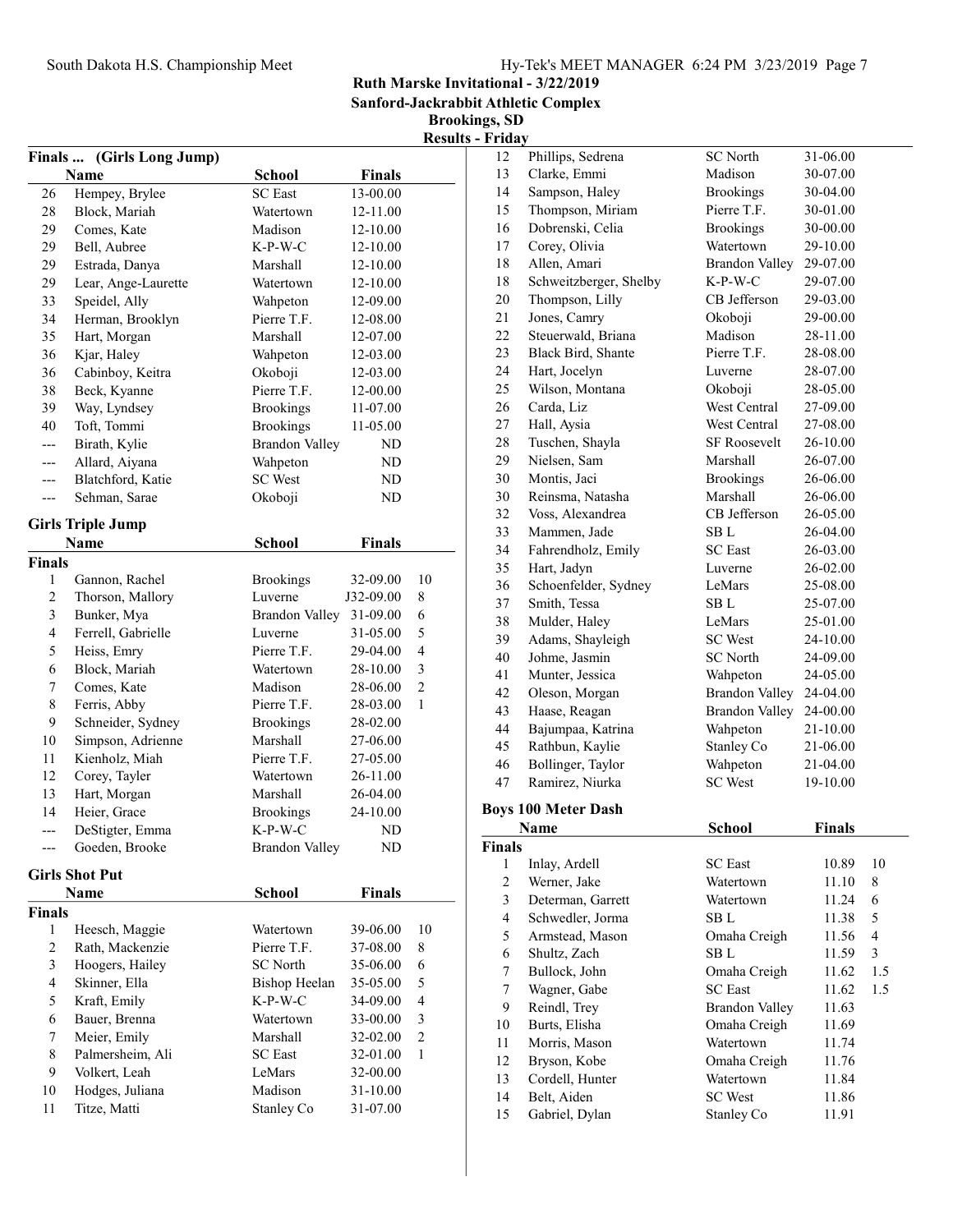Sanford-Jackrabbit Athletic Complex

Brookings, SD

# Results - Friday

|          | Finals  (Boys 100 Meter Dash)   |                           |               |
|----------|---------------------------------|---------------------------|---------------|
|          | Name                            | <b>School</b>             | <b>Finals</b> |
| 16       | Breyfogle, Ethan                | <b>SC</b> East            | 12.00         |
| 17       | Rasmussen, Dylan                | LeMars                    | 12.02         |
| 18       | VanderVelde, Kyler              | SF Roosevelt              | 12.05         |
| 19       | McKeown, Cole                   | <b>Brookings</b>          | 12.06         |
| 20       | Thone, Jordy                    | Luverne                   | 12.08         |
| 21       | Carter, JD                      | Stanley Co                | 12.10         |
| 22       | Lam, Eric                       | <b>Brookings</b>          | 12.13         |
| 23       | Hughes, Joey                    | <b>SF Roosevelt</b>       | 12.17         |
| 24       | Knudsen, Kage                   | <b>SC</b> East            | 12.20         |
| 24       | Moradel, Eduardo                | <b>SC</b> North           | 12.20         |
| 26       | Mutschelknaus, Mark             | <b>Brandon Valley</b>     | 12.21         |
| 27       | Duax, Micheal                   | <b>SC</b> West            | 12.23         |
| 28       | Rolfson, Mason                  | <b>Brandon Valley</b>     | 12.24         |
| 29       | Breen, RJ                       | <b>Bishop Heelan</b>      | 12.27         |
| 30       |                                 |                           |               |
|          | Carney, Max                     | Spirit Lake               | 12.29         |
| 30       | Pollema, Briley                 | LeMars<br><b>SC</b> North | 12.29         |
| 32       | Sullivan, Dedric                |                           | 12.30         |
| 32       | Stein, Mike                     | Spirit Lake               | 12.30         |
| 34       | Ott, Cody                       | LeMars                    | 12.31         |
| 35       | Parmelee, Conlen                | LeMars                    | 12.32         |
| 35       | Imming, Jacob                   | SB L                      | 12.32         |
| 37       | Bossard, Luke                   | Okoboji                   | 12.35         |
| 38       | McKeown, Caden                  | <b>Brookings</b>          | 12.38         |
| 39       | Brinkman, Bryson                | <b>SC</b> West            | 12.41         |
| 40       | Tobin, Andrew                   | <b>Bishop Heelan</b>      | 12.46         |
| 41       | Schmid, Damon                   | $K-P-W-C$                 | 12.48         |
| 42       | Galde, Bruce                    | Madison                   | 12.53         |
| 42       | Lamberts, Lawson                | <b>Brandon Valley</b>     | 12.53         |
| 44       | Kusler, Aaron                   | SF Roosevelt              | 12.57         |
| 44       | Simpson, Austin                 | Okoboji                   | 12.57         |
| 46       | Carr, Cobey                     | Pierre T.F.               | 12.58         |
| 46       | Worrell, Nathan                 | Wahpeton                  | 12.58         |
| 46       | Pfaffle, Preston                | $K-P-W-C$                 | 12.58         |
| 49       | Mahammad, Asmerom               | <b>SF Roosevelt</b>       | 12.59         |
| 50       | Larue, Caden                    | Okoboji                   | 12.63         |
| 51       | Desire, Munezero                | Wahpeton                  | 12.64         |
| 52       | Helt, Kaden                     | SB <sub>L</sub>           | 12.67         |
| 53       | Fornari, Vinny                  | <b>Brookings</b>          | 12.76         |
| 53       | Waters, Joe                     | Spirit Lake               | 12.76         |
| 55       | Feldhaus, Dreysen               | Madison                   | 12.83         |
| 56       | Archer, Shawn                   | $K-P-W-C$                 | 12.86         |
| 56       | Strand, Josh                    | Pierre T.F.               | 12.86         |
| 58       | Phung, Kevin                    | <b>SC</b> North           | 12.89         |
| 59       | Gray, Karsen                    | K-P-W-C                   | 12.92         |
| 60       | Sealy, Henry                    | <b>Bishop Heelan</b>      | 13.06         |
| 61       | Scott, Matthew                  | Marshall                  | 13.09         |
| 62       | Allan, Brayden                  | <b>SC</b> North           | 13.11         |
| 63       | Njemanze, Evan                  | Marshall                  | 13.12         |
| 64       | Owens, Brady                    | Wahpeton                  | 13.14         |
| 65       | Cuka, Gunnar                    | West Central              | 13.22         |
| 65       | Backhaus, Ethan                 | Spirit Lake               |               |
|          |                                 | Marshall                  | 13.22         |
| 67<br>68 | Paulsen, Bryant<br>Allen, Jacob |                           | 13.34         |
|          |                                 | Okoboji                   | 13.36         |

| .  |                    |              |       |  |
|----|--------------------|--------------|-------|--|
| 69 | Meyers, Jaraan     | West Central | 13.41 |  |
| 70 | Rogers, Nicholas   | Luverne      | 13.50 |  |
| 71 | Grace, Alex        | West Central | 13.51 |  |
| 72 | VanKeulen, Trevor  | Marshall     | 13.56 |  |
| 73 | Gravatt, Weston    | Pierre T.F.  | 13.57 |  |
| 74 | Hernandez, Abraham | Luverne      | 13.66 |  |
| 75 | Hoerer, Carter     | Wahpeton     | 13.86 |  |
| 76 | Parker, Peyton     | Pierre T.F.  | 14.22 |  |
|    |                    |              |       |  |

#### Boys 200 Meter Dash

|                | Name                | <b>School</b>         | <b>Finals</b> |                |
|----------------|---------------------|-----------------------|---------------|----------------|
| Finals         |                     |                       |               |                |
| 1              | Werner, Jake        | Watertown             | 22.63         | 10             |
| $\overline{c}$ | Schwedler, Jorma    | SB L                  | 23.11         | 8              |
| $\overline{3}$ | Armstead, Mason     | Omaha Creigh          | 23.24         | 6              |
| $\overline{4}$ | Wagner, Gabe        | <b>SC</b> East        | 23.49         | 5              |
| 5              | Determan, Garrett   | Watertown             | 23.51         | 4              |
| 6              | Delperdang, Britton | SB L                  | 23.68         | 3              |
| 7              | Reed, Xzavier       | Omaha Creigh          | 23.84         | $\overline{2}$ |
| 8              | Copeland, Ethan     | $K-P-W-C$             | 23.89         | $\mathbf{1}$   |
| 9              | Jones, Kayden       | <b>SC</b> East        | 23.97         |                |
| 10             | Lee, Camden         | <b>Bishop Heelan</b>  | 24.07         |                |
| 11             | Walker, Deonte      | <b>Bishop Heelan</b>  | 24.31         |                |
| 12             | Bullock, John       | Omaha Creigh          | 24.37         |                |
| 13             | Rasmussen, Dylan    | LeMars                | 24.49         |                |
| 14             | Ferguson, Tyler     | LeMars                | 24.52         |                |
| 15             | Gray, Hunter        | <b>Brookings</b>      | 24.62         |                |
| 16             | Breyfogle, Ethan    | <b>SC</b> East        | 24.73         |                |
| 17             | Carter, JD          | Stanley Co            | 24.76         |                |
| 18             | Cordell, Hunter     | Watertown             | 24.80         |                |
| 19             | Moradel, Eduardo    | <b>SC</b> North       | 24.84         |                |
| 20             | Sullivan, Dedric    | <b>SC</b> North       | 24.86         |                |
| 21             | VanderVelde, Kyler  | <b>SF Roosevelt</b>   | 24.91         |                |
| 22             | Johnson, Jordan     | Brandon Valley        | 24.94         |                |
| 23             | Hoff. Grant         | Marshall              | 24.97         |                |
| 24             | Parmelee, Conlen    | LeMars                | 25.07         |                |
| 25             | Duax, Micheal       | <b>SC</b> West        | 25.20         |                |
| 26             | Sandbulte, Ashton   | Luverne               | 25.21         |                |
| 27             | Brinkman, Bryson    | <b>SC</b> West        | 25.26         |                |
| 28             | Popken, Peyton      | <b>SC</b> North       | 25.31         |                |
| 29             | Haldeman, Broc      | West Central          | 25.38         |                |
| 30             | Goldhorn, Gabel     | <b>Brookings</b>      | 25.39         |                |
| 31             | Johnson, Tate       | <b>Brandon Valley</b> | 25.48         |                |
| 32             | Imming, Jacob       | SB L                  | 25.55         |                |
| 33             | Mahammad, Asmerom   | <b>SF Roosevelt</b>   | 25.64         |                |
| 33             | Schroeder, Grant    | $K-P-W-C$             | 25.64         |                |
| 35             | Kusler, Aaron       | <b>SF Roosevelt</b>   | 25.76         |                |
| 36             | Withuski, Thomas    | Wahpeton              | 25.84         |                |
| 37             | DeVaan, Zach        | Marshall              | 25.85         |                |
| 38             | Hanisch, Clayton    | West Central          | 25.94         |                |
| 39             | Galde, Bruce        | Madison               | 26.02         |                |
| 40             | Schlosser, Jack     | Luverne               | 26.07         |                |
| 41             | Worrell, Nathan     | Wahpeton              | 26.18         |                |
| 42             | Katzfey, Vance      | Spirit Lake           | 26.20         |                |
| 42             | Fixsen, Caleb       | <b>Brookings</b>      | 26.20         |                |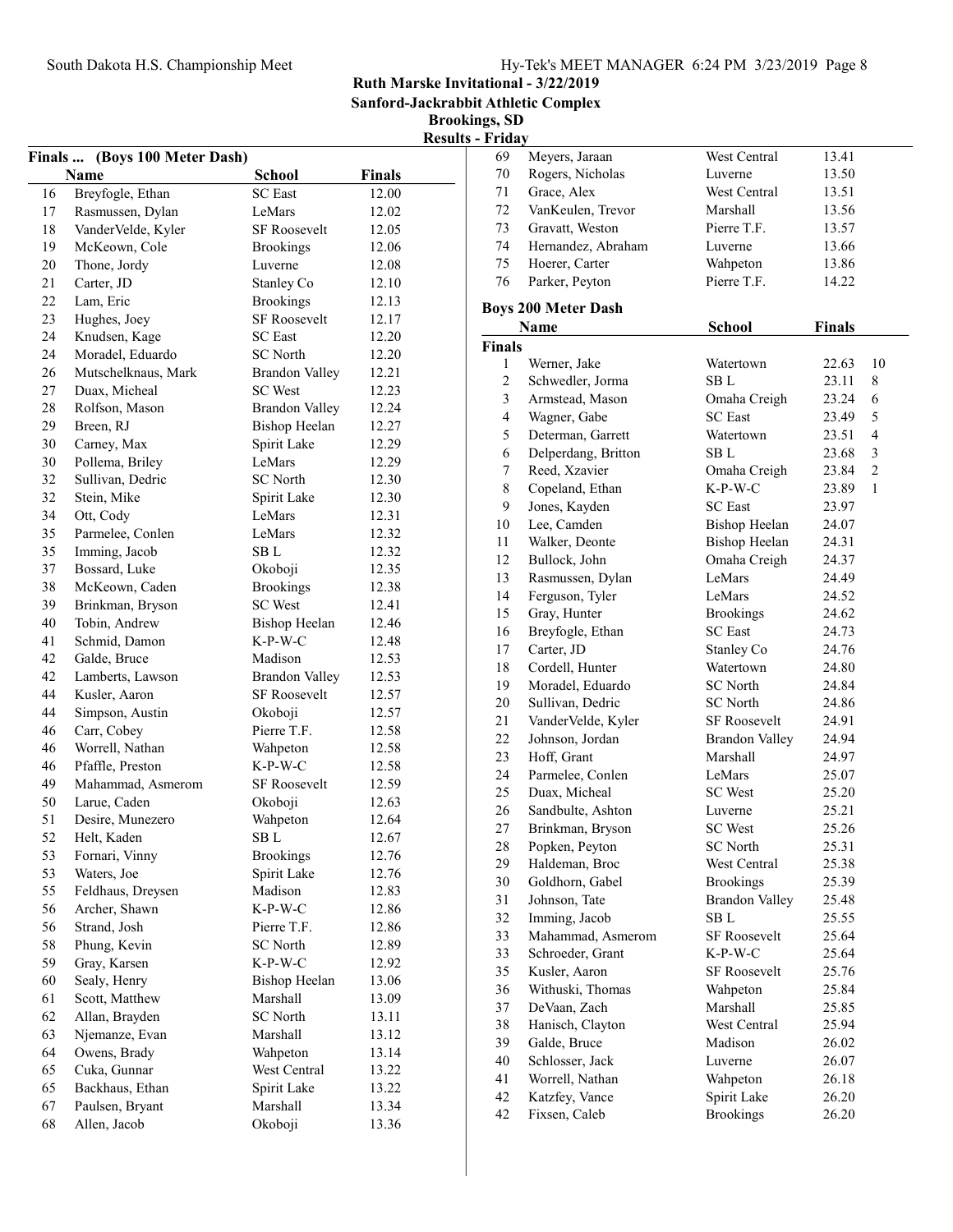| Hy-Tek's MEET MANAGER $6:24 \text{ PM } 3/23/2019$ Page 9 |  |  |  |
|-----------------------------------------------------------|--|--|--|
|-----------------------------------------------------------|--|--|--|

Sanford-Jackrabbit Athletic Complex

Brookings, SD  $s$  - Friday

|                |                            |                      |               | <b>Results</b>          |
|----------------|----------------------------|----------------------|---------------|-------------------------|
| Finals         | (Boys 200 Meter Dash)      |                      |               |                         |
|                | Name                       | <b>School</b>        | <b>Finals</b> |                         |
| 44             | Ruden, Wes                 | Spirit Lake          | 26.24         |                         |
| 45             | Cournoyer, Dimitri         | West Central         | 26.37         |                         |
| 46             | Fine, Dillon               | Spirit Lake          | 26.41         |                         |
| 47             | Paulsen, Luke              | $K-P-W-C$            | 26.46         |                         |
| 48             | Snyder, Lee                | Pierre T.F.          | 26.47         |                         |
| 49             | Reece, Chris               | Madison              | 26.96         |                         |
| 50             | Nedved, Gary               | Pierre T.F.          | 27.13         |                         |
| 51             | Williams, Avery            | Madison              | 27.18         |                         |
| 52             | Cook, Nathan               | Stanley Co           | 27.65         |                         |
| 53             | Owens, Brady               | Wahpeton             | 28.61         |                         |
| 54             | Scott, Matthew             | Marshall             | 28.74         |                         |
| 55             | VanLiere, Shawn            | Pierre T.F.          | 30.25         |                         |
|                | <b>Boys 400 Meter Dash</b> |                      |               |                         |
|                | Name                       | <b>School</b>        | <b>Finals</b> |                         |
| <b>Finals</b>  |                            |                      |               |                         |
| 1              | Schwedler, Jorma           | SB L                 | 50.25         | 10                      |
| 2              | Inlay, Ardell              | <b>SC</b> East       | 51.35         | 8                       |
| $\mathfrak{Z}$ | Delperdang, Britton        | SB L                 | 51.45         | 6                       |
| $\overline{4}$ | Hartman, Jacob             | Watertown            | 51.58         | 5                       |
| 5              | Fransen, Jared             | Watertown            | 52.02         | $\overline{\mathbf{4}}$ |
| 6              | Peters, Braden             | West Central         | 52.40         | 3                       |
| 7              | Copeland, Ethan            | $K-P-W-C$            | 52.70         | $\overline{2}$          |
| $\,$ $\,$      | Dooyema, Jed               | Luverne              | 52.75         | $\mathbf{1}$            |
| 9              | Stangel, Josh              | SB L                 | 52.76         |                         |
| 10             | DeJong, Adam               | Watertown            | 52.93         |                         |
| 11             | Taylor, Gordon             | Omaha Creigh         | 53.69         |                         |
| 12             | Uhl, Cole                  | Omaha Creigh         | 53.91         |                         |
| 13             | Wadle, Ben                 | LeMars               | 54.13         |                         |
| 14             | Masek, Alex                | Omaha Creigh         | 54.42         |                         |
| 15             | Fieber, Zach               | West Central         | 54.81         |                         |
| 16             | Spieler, Eric              | LeMars               | 54.82         |                         |
| 17             | Becker, Frank              | Pierre T.F.          | 54.85         |                         |
| 18             | Breen, RJ                  | <b>Bishop Heelan</b> | 55.17         |                         |
| 19             | Lorenzen, Lucas            | Okoboji              | 55.21         |                         |
| 20             | Dougherty, Ryan            | <b>Bishop Heelan</b> | 55.58         |                         |
| 21             | Karisa, Dave               | SC North             | 56.31         |                         |
| 22             | Hudson, DJ                 | SC West              | 56.53         |                         |
| 23             | Alexander, David           | Okoboji              | 56.69         |                         |
| 24             | Unterbrunner, Jacob        | Madison              | 57.06         |                         |
| 25             | Ott, Cody                  | LeMars               | 57.25         |                         |
| 26             | East, Colby                | <b>SC</b> East       | 57.81         |                         |
| 26             | Olson, Jake                | Okoboji              | 57.81         |                         |
| 28             | Feldhaus, Dreysen          | Madison              | 57.92         |                         |
| 29             | Kuehl, Aiden               | <b>Bishop Heelan</b> | 58.02         |                         |
| 30             | Fine, Dillon               | Spirit Lake          | 58.11         |                         |
| 31             | Caraway, Cody              | <b>Brookings</b>     | 58.24         |                         |
| 32             | Habeck, Trevor             | Stanley Co           | 58.51         |                         |
| 33             | Meyer, Jenson              | Marshall             | 59.45         |                         |
| 34             | Samuels, Colin             | Wahpeton             | 59.54         |                         |
| 35             | Schmidt, Riley             | Wahpeton             | 59.76         |                         |
| 36             | Miles, Shon                | West Central         | 59.91         |                         |
| 37             | Jones, Canyon              | Pierre T.F.          | 59.92         |                         |
|                |                            |                      |               |                         |

| 38                 | Rocha, Zac                | K-P-W-C               | 1:00.05       |                                  |
|--------------------|---------------------------|-----------------------|---------------|----------------------------------|
| 39                 | Caron, Damian             | Marshall              | 1:00.30       |                                  |
| 40                 | Latham, Jack              | Spirit Lake           | 1:01.11       |                                  |
| 41                 | May, Daniel               | <b>Brookings</b>      | 1:01.31       |                                  |
| 42                 | Rahm, Ethan               | Luverne               | 1:02.15       |                                  |
| 43                 | Brockhoft, Ashton         | <b>Brookings</b>      | 1:03.19       |                                  |
| 44                 | Puente, Nick              | <b>SC</b> West        | 1:03.85       |                                  |
| 45                 | Olin, Daniel              | Marshall              | 1:04.41       |                                  |
| 46                 | Klein, Elijah             | <b>Brandon Valley</b> | 1:04.54       |                                  |
| 47                 | Nguyen, Billy             | <b>SC</b> North       | 1:05.36       |                                  |
| 48                 | Holwell, Ethan            | <b>SF Roosevelt</b>   | 1:07.77       |                                  |
| 49                 | Kuenzi, Gavin             | <b>SF Roosevelt</b>   | 1:08.06       |                                  |
| 50                 | Munson, Ayden             | Pierre T.F.           | 1:08.19       |                                  |
| 51                 | Walden, Jonah             | $K-P-W-C$             | 1:09.39       |                                  |
| $---$              | Bradley, Zach             | Luverne               | DQ            |                                  |
|                    |                           |                       |               |                                  |
|                    | <b>Boys 800 Meter Run</b> |                       |               |                                  |
|                    | Name                      | <b>School</b>         | <b>Finals</b> |                                  |
| <b>Finals</b><br>1 |                           | Spirit Lake           |               | 10                               |
| $\overline{c}$     | McCaffery, Mason          | <b>Brookings</b>      | 2:00.25       |                                  |
|                    | Conrad, Isaac             | Marshall              | 2:05.32       | 8                                |
| 3                  | Blomme, Quentin           |                       | 2:05.34       | 6                                |
| 4                  | Peters, Braden            | West Central          | 2:07.95       | 5                                |
| 5                  | Hoffman, Eric             | $K-P-W-C$             | 2:08.52       | $\overline{\mathbf{4}}$          |
| 6                  | Sauslbury, Charlie        | <b>Bishop Heelan</b>  | 2:09.10       | $\mathfrak{Z}$<br>$\overline{c}$ |
| 7                  | Sayler, Caleb             | Lennox                | 2:09.17       |                                  |
| $\,$ $\,$          | Hannemann, Gabe           | SB L                  | 2:09.21       | 1                                |
| 9                  | Muller, Nick              | SB L                  | 2:10.45       |                                  |
| 10                 | Burge, Ethan              | <b>SC</b> East        | 2:10.98       |                                  |
| 11                 | Ideker, Caden             | West Central          | 2:11.65       |                                  |
| 12                 | DeVaan, Zach              | Marshall              | 2:11.77       |                                  |
| 13                 | Walters, Nick             | <b>SC</b> North       | 2:14.78       |                                  |
| 14                 | Satterwhite, Cole         | <b>Bishop Heelan</b>  | 2:15.18       |                                  |
| 15                 | Boll, Garrett             | <b>SF Roosevelt</b>   | 2:16.17       |                                  |
| 16                 | Peyton, Riley             | <b>Brandon Valley</b> | 2:16.44       |                                  |
| 17                 | Spink, Jalen              | $K-P-W-C$             | 2:18.81       |                                  |
| 18                 | South, Dakota             | <b>SC</b> North       | 2:19.00       |                                  |
| 19                 | Campbell, Ryan            | <b>SC</b> East        | 2:19.99       |                                  |
| 20                 | Schmidt, Riley            | Wahpeton              | 2:20.22       |                                  |
| 21                 | Smith, Kaden              | SB L                  | 2:20.45       |                                  |
| 22                 | Rombaugh, Isaac           | Pierre T.F.           | 2:20.52       |                                  |
| 23                 | Doll, Corbin              | Okoboji               | 2:20.78       |                                  |
| 24                 | Surber, Auston            | <b>SC</b> West        | 2:21.04       |                                  |
| 25                 | Wieczorek, Reid           | Stanley Co            | 2:21.64       |                                  |
| 26                 | Diemert, Devan            | Wahpeton              | 2:22.03       |                                  |
| 27                 | Huls, Marshall            | <b>Bishop Heelan</b>  | 2:22.14       |                                  |
| 28                 | Groen, Dustin             | <b>Brandon Valley</b> | 2:22.51       |                                  |
| 29                 | Black Bear, Trevin        | Pierre T.F.           | 2:22.54       |                                  |
| 30                 | Illiev, Daniel            | <b>SF Roosevelt</b>   | 2:23.43       |                                  |
| 31                 | Dido, Ahmed               | <b>SC</b> North       | 2:23.49       |                                  |
| 32                 | Schulte, Abate            | Watertown             | 2:24.21       |                                  |
| 33                 | Heeren, Tucker            | LeMars                | 2:24.25       |                                  |
| 34                 | Sauer, Matt               | LeMars                | 2:24.57       |                                  |
| 35                 | Thompson, Blake           | <b>Brandon Valley</b> | 2:24.80       |                                  |
| 36                 | Jungjohan, Carver         | Spirit Lake           | 2:25.45       |                                  |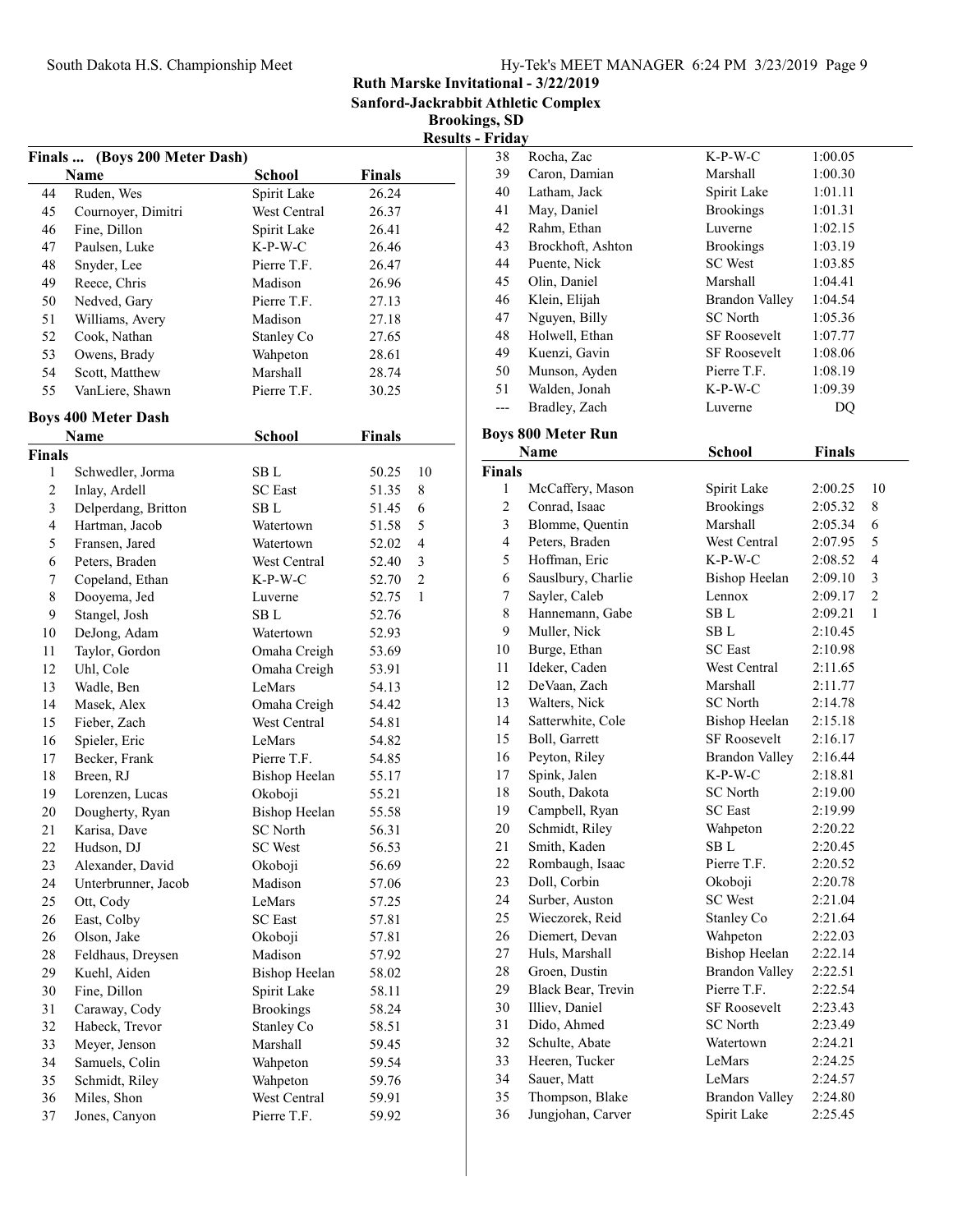Sanford-Jackrabbit Athletic Complex

|                |                              |                       |               |                | <b>Results - Friday</b> |
|----------------|------------------------------|-----------------------|---------------|----------------|-------------------------|
|                | Finals  (Boys 800 Meter Run) |                       |               |                | 36                      |
|                | Name                         | <b>School</b>         | <b>Finals</b> |                | 37                      |
| 37             | Jessen, Tristen              | $K-P-W-C$             | 2:26.46       |                | 38                      |
| 38             | Knudson, Connor              | SF Roosevelt          | 2:27.02       |                | 39                      |
| 39             | Slattery, Caleb              | LeMars                | 2:27.50       |                | 40                      |
| 40             | Brown, Zach                  | West Central          | 2:27.71       |                | 41                      |
| 41             | Martin, Gavin                | Watertown             | 2:30.16       |                | 42                      |
| 42             | Smith, Ian                   | <b>Brookings</b>      | 2:30.32       |                | 43<br>l                 |
| 43             | Kiers, Nicholas              | Luverne               | 2:30.35       |                | 44<br>l                 |
| 44             | Eck, Quentin                 | <b>Brookings</b>      | 2:32.72       |                | 45<br>l                 |
| 45             | Lamb, Jacob                  | Okoboji               | 2:33.07       |                | 46                      |
| 46             | Zoelle, Nathaniel            | <b>SC</b> West        | 2:35.25       |                | 47                      |
| 47             | Larson, Lucas                | Watertown             | 2:39.10       |                | <b>Boys 32</b>          |
| 48             | Weber, Trey                  | Marshall              | 2:39.35       |                | N                       |
| 49             | Miller, Alex                 | Pierre T.F.           | 2:41.07       |                | <b>Finals</b>           |
| 50             | Tofteland, Carsen            | Luverne               | 2:57.09       |                | $\mathbf{1}$            |
|                | <b>Boys 1600 Meter Run</b>   |                       |               |                | $\overline{c}$          |
|                | Name                         | <b>School</b>         | <b>Finals</b> |                | 3                       |
| Finals         |                              |                       |               |                | $\overline{\mathbf{4}}$ |
| 1              | Matzner, Zach                | Marshall              | 4:51.18       | 10             | 5                       |
| $\overline{c}$ | DeSollar, Dalton             | Luverne               | 4:52.21       | 8              | 6<br>J                  |
| 3              | Bouwers, Jaysen              | <b>SC</b> North       | 4:53.43       | 6              | 7<br>I                  |
| $\overline{4}$ | Reese, Carson                | SF Roosevelt          | 4:56.65       | 5              | 8<br>l                  |
| 5              | Vakulskas, Jake              | <b>SC</b> East        | 4:58.08       | 4              | 9                       |
| 6              | Greenwell, Colin             | <b>SC</b> North       | 4:59.91       | 3              | 10                      |
| 7              | Marksbury, Drew              | SB <sub>L</sub>       | 5:00.13       | $\overline{c}$ | 11                      |
| 8              | Henry, Deven                 | <b>SC</b> West        | 5:02.03       | 1              | 12                      |
| 9              | Hoffman, Eric                | $K-P-W-C$             | 5:03.69       |                | 13                      |
| 10             | Hulinsky, Ethan              | LeMars                | 5:03.91       |                | 14<br>I                 |
| 11             | Hofer, Payden                | SB L                  | 5:07.80       |                | 15                      |
| 12             | Bauermeister, Aidan          | Spirit Lake           | 5:08.19       |                | 16                      |
| 13             | Kass, Cael                   | LeMars                | 5:10.06       |                | 17                      |
| 14             | Berens, Tucker               | Pierre T.F.           | 5:11.52       |                | 18                      |
| 15             | Dohrer, Mickale              | Madison               | 5:12.16       |                | 19                      |
| 16             | Conrad, Sam                  | <b>Brookings</b>      | 5:14.01       |                | 20                      |
| 17             | Eckert, Jacob                | <b>SF Roosevelt</b>   | 5:14.24       |                | 21                      |
| 18             | Shaffer, Hayden              | Pierre T.F.           | 5:17.12       |                | 22                      |
| 19             | Dykstra, Zach                | <b>Brandon Valley</b> | 5:18.56       |                | 23                      |
| 20             | Stanton, Zach                | <b>SF Roosevelt</b>   | 5:18.89       |                | 24                      |
| 21             | Janiszeski, Camden           | Luverne               | 5:19.33       |                | 25                      |
| 22             | Antoine, Garrett             | Watertown             | 5:20.38       |                | 26                      |
| 23             | House, Aaron                 | <b>Brandon Valley</b> | 5:20.76       |                | 27                      |
| 24             | Sayler, Caleb                | Lennox                | 5:21.45       |                | 28                      |
| 25             | Heggelund, Mason             | Watertown             | 5:22.56       |                | 29                      |
| 26             | Tifft, Carter                | Spirit Lake           | 5:24.13       |                | 30                      |
| 27             | Cummings, Dan                | <b>SC</b> West        | 5:24.70       |                | 31                      |
| 28             | Johnson, Jacob               | <b>SC</b> West        | 5:25.12       |                | 32                      |
| 29             | Wooldridge, Jeffrey          | <b>SC</b> North       | 5:25.26       |                | 33                      |
| 30             | Spink, Jalen                 | $K-P-W-C$             | 5:28.61       |                | 34                      |
| 31             | Mueller, Josh                | West Central          | 5:30.60       |                | 35                      |
| 32             | Keller, Braeden              | Madison               | 5:31.76       |                | 36                      |
| 33             | Schuacher, Justin            | West Central          | 5:31.90       |                | 37                      |
| 34             | Wilcox, Jaydn                | Pierre T.F.           | 5:34.49       |                | 38                      |
| 35             | Cady, Alex                   | Watertown             | 5:37.91       |                | 39                      |
|                |                              |                       |               |                |                         |

| r i iua v     |                            |                       |               |                |
|---------------|----------------------------|-----------------------|---------------|----------------|
| 36            | Sweum, Hayden              | SB L                  | 5:41.84       |                |
| 37            | Rasmussen, Larry           | <b>Brandon Valley</b> | 5:41.98       |                |
| 38            | Lasch, Gus                 | Wahpeton              | 5:47.33       |                |
| 39            | VanDusseldorp, Kade        | Stanley Co            | 5:50.21       |                |
| 40            | O'Dwyer, Jacob             | LeMars                | 5:50.30       |                |
| 41            | Johnson, Carter            | <b>Brookings</b>      | 5:52.70       |                |
| 42            | VanKeulen, Brett           | Marshall              | 5:59.40       |                |
| 43            | Emery, Sam                 | Luverne               | 6:00.08       |                |
| 44            | Diemert, Devan             | Wahpeton              | 6:04.59       |                |
| 45            | Brookfield, Austin         | West Central          | 6:06.67       |                |
| 46            | Vanderveen, Brandon        | <b>SC</b> East        | 6:06.79       |                |
| 47            | Schultz, Jack              | <b>Brookings</b>      | 6:11.84       |                |
|               |                            |                       |               |                |
|               | <b>Boys 3200 Meter Run</b> |                       |               |                |
|               | Name                       | School                | <b>Finals</b> |                |
| <b>Finals</b> |                            |                       |               |                |
| 1             | Bouwers, Jaysen            | <b>SC</b> North       | 10:13.97      | 10             |
| 2             | Hentschel, Zach            | <b>Brandon Valley</b> | 10:35.86      | 8              |
| 3             | Sauslbury, Charlie         | Bishop Heelan         | 10:37.46      | 6              |
| 4             | Wang, Charlie              | <b>Brookings</b>      | 10:37.78      | 5              |
| 5             | Satterwhite, Cole          | <b>Bishop Heelan</b>  | 10:41.95      | 4              |
| 6             | Bauermeister, Aidan        | Spirit Lake           | 10:44.49      | 3              |
| 7             | Marksbury, Drew            | SB L                  | 11:00.39      | $\overline{c}$ |
| 8             | Hulinsky, Ethan            | LeMars                | 11:05.09      | 1              |
| 9             | Ferri, Colin               | <b>SF Roosevelt</b>   | 11:05.63      |                |
| 10            | Aman, Issa                 | <b>SC</b> North       | 11:07.32      |                |
| 11            | Woolridge, Jacob           | <b>SF Roosevelt</b>   | 11:09.95      |                |
| 12            | Doll, Corbin               | Okoboji               | 11:13.36      |                |
| 13            | Tofteland, Brayden         | Luverne               | 11:16.14      |                |
| 14            | Reeser, Brysen             | <b>SF Roosevelt</b>   | 11:33.57      |                |
| 15            | Lamb, Jacob                | Okoboji               | 11:34.53      |                |
| 16            | Lopez, Jose                | <b>SC</b> West        | 11:43.22      |                |
| 17            | Gutierrez, Jose            | <b>SC</b> North       | 11:43.63      |                |
| 18            | Roberts, Clayton           | <b>SC</b> East        | 11:46.86      |                |
| 19            | Jessen, Tristen            | K-P-W-C               | 11:46.99      |                |
| 20            | Johnson, Jordan            | <b>SF Roosevelt</b>   | 11:52.08      |                |
| 21            | Crane, Jace                | Pierre T.F.           | 11:52.71      |                |
| 22            | Elkin, Colter              | <b>Brandon Valley</b> | 11:54.34      |                |
| 23            | Dierson, Nick              | <b>Brookings</b>      | 11:57.19      |                |
| 24            | Rodriguez, Carlos          | SB L                  | 12:01.92      |                |
| 25            | Black Bear, Trevin         | Pierre T.F.           | 12:05.87      |                |
| 26            | Swenson, DJ                | Luverne               | 12:09.92      |                |
| 27            | Winkel, Noah               | <b>Bishop Heelan</b>  | 12:12.73      |                |
| 28            | Schulte, Caleb             | West Central          | 12:17.25      |                |
| 29            |                            | Watertown             | 12:19.09      |                |
|               | Halbe, Evan                |                       |               |                |
| 30            | Keller, Braeden            | Madison               | 12:24.36      |                |
| 31            | Stark, Blake               | West Central          | 12:27.50      |                |
| 32            | O'Dwyer, Jacob             | LeMars                | 12:28.36      |                |
| 33            | McGregor, Nolan            | SB L                  | 12:40.61      |                |
| 34            | VanDusseldorp, Kade        | Stanley Co            | 12:41.80      |                |
| 35            | Rea, Dawson                | <b>SC</b> North       | 12:46.17      |                |
| 36            | Hogrefe, Tate              | LeMars                | 12:48.50      |                |
| 37            | Barry, Cayden              | Pierre T.F.           | 12:53.32      |                |
| 38            | Remmers, Jay               | Watertown             | 12:54.94      |                |
| 39            | Graupmann, Jordan          | Marshall              | 14:19.95      |                |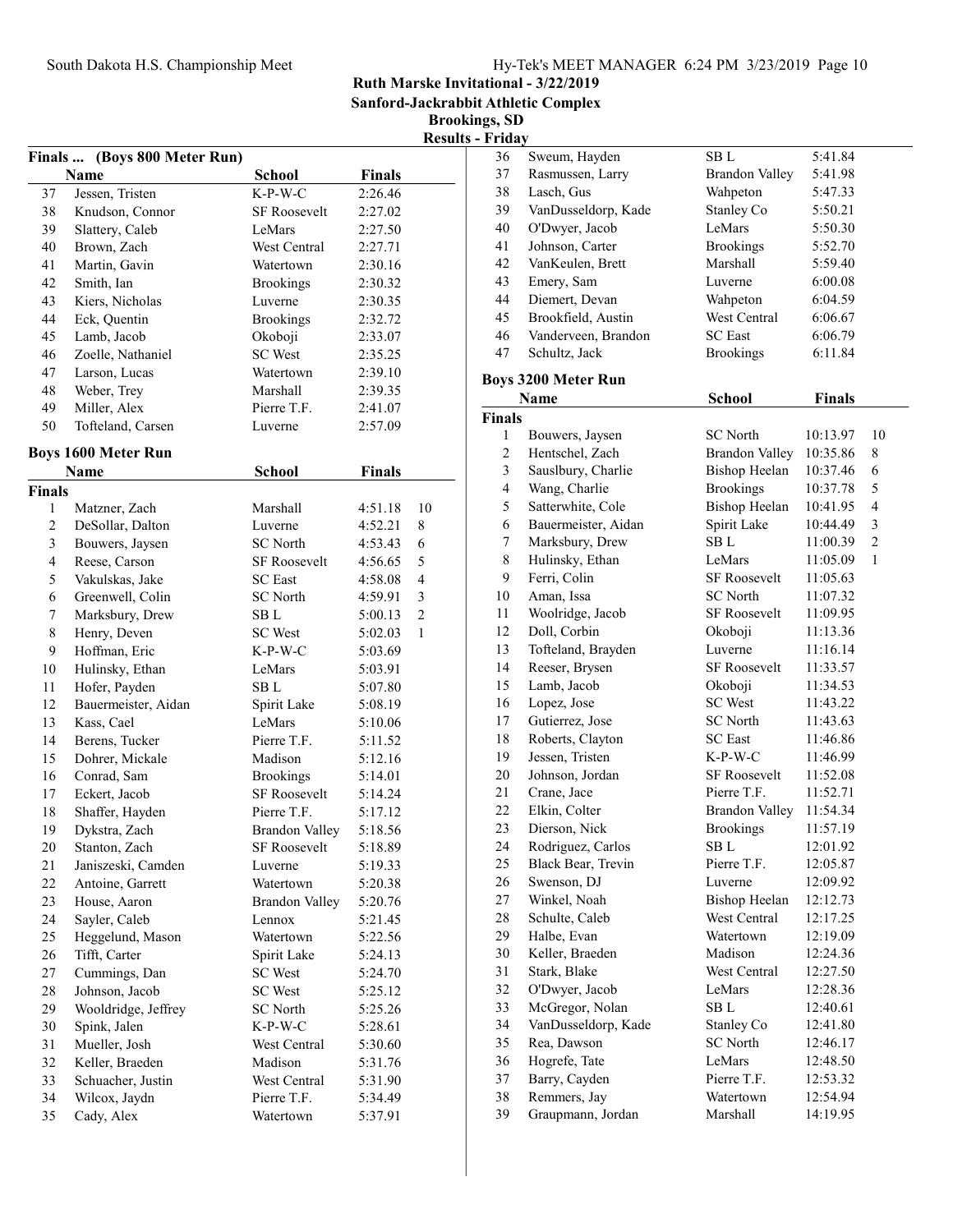South Dakota H.S. Championship Meet

| Hy-Tek's MEET MANAGER 6:24 PM 3/23/2019 Page 11 |  |  |
|-------------------------------------------------|--|--|
|                                                 |  |  |

Ruth Marske Invitational - 3/22/2019

Sanford-Jackrabbit Athletic Complex

|                |                               |                       |               |             | <b>Results - Friday</b> |
|----------------|-------------------------------|-----------------------|---------------|-------------|-------------------------|
|                | <b>Boys 110 Meter Hurdles</b> |                       |               |             | 6                       |
|                | Name                          | <b>School</b>         | <b>Finals</b> |             | 7                       |
| Finals         |                               |                       |               |             | $\,8\,$                 |
| 1              | Murphy, Max                   | SB L                  | 15.00         | 10          | 9                       |
| $\overline{c}$ | Lear, Pierre                  | Watertown             | 15.11         | $\,$ 8 $\,$ | 10<br>I                 |
| 3              | Krejci, Jack                  | Omaha Creigh          | 15.70         | 6           | 11<br>I                 |
| $\overline{4}$ | Paulsen, Bryce                | Marshall              | 15.71         | 5           | 12<br>l                 |
| 5              | Conner, Cale                  | <b>SC</b> North       | 16.01         | 4           | 13<br>l                 |
| 6              | Van Hemert, Jesse             | <b>Brandon Valley</b> | 16.15         | 3           | 14                      |
| 7              | Spieler, Reece                | LeMars                | 17.00         | 2           | 15                      |
| 8              | Verros, Nathan                | SB L                  | 17.06         | 1           | ĵ<br>16                 |
| 9              | Hansen, Matthew               | SB L                  | 17.09         |             | 17<br>I                 |
| 10             | Zweifel, Jacob                | <b>SF Roosevelt</b>   | 17.21         |             | 18<br>I                 |
| 11             | Jensen, Connor                | Spirit Lake           | 17.65         |             | 19<br>l                 |
| 12             | Belt, Riliegh                 | <b>SC</b> West        | 17.76         |             | 20                      |
| 13             | Imler, Brody                  | Okoboji               | 17.90         |             | 21                      |
| 13             | Arens, Carter                 | LeMars                | 17.90         |             | 22                      |
| 15             | Richter, Kolby                | Spirit Lake           | 18.01         |             | 23                      |
| 16             | Ruden, Wes                    | Spirit Lake           | 18.19         |             | 24<br>l                 |
| 17             | Calhoun, Konnor               | LeMars                | 18.27         |             | 25                      |
| 18             | Holwell, Ethan                | <b>SF Roosevelt</b>   | 18.33         |             | 26<br>l                 |
| 19             | Pick, Spencer                 | <b>Bishop Heelan</b>  | 18.57         |             | 27<br>l                 |
| 20             | Kessler, William              | Pierre T.F.           | 18.65         |             | 28                      |
| 21             | Helmers, Jamison              | Okoboji               | 18.68         |             | 29                      |
| 22             | Lear, Nathan                  | Watertown             | 18.77         |             | 30                      |
| 23             | Rounds, Josh                  | Pierre T.F.           | 18.87         |             | 31                      |
| 24             | Rawdon, Trevon                | Watertown             | 19.29         |             | 32                      |
| 25             | Adamson, Trever               | Pierre T.F.           | 19.34         |             | 33<br>l                 |
| 26             | Waters, Joe                   | Spirit Lake           | 19.40         |             | 34                      |
| 27             | Engstrom, Jaxon               | Watertown             | 19.44         |             | 35<br>l                 |
| 28             | Donahoe, Jeremiah             | <b>Brandon Valley</b> | 19.53         |             | 36<br>l                 |
| 29             | Turner, Ezekiel               | <b>SC</b> West        | 19.56         |             | 37                      |
| 30             | Wadle, Ben                    | LeMars                | 19.72         |             | 38                      |
| 30             | Bluehorse, Osceola            | <b>SF Roosevelt</b>   | 19.72         |             | 39<br>l                 |
| 32             | Stone, Lane                   | SF Roosevelt          | 19.80         |             | <b>Boys 4x</b>          |
| 33             | Schroeder, Grant              | $K-P-W-C$             | 19.90         |             | T                       |
| 34             | Bartels, Jacob                | Wahpeton              | 19.98         |             | <b>Finals</b>           |
| 35             | Puente, Nick                  | SC West               | 20.15         |             | $\overline{1}$          |
| 36             | Greiner, David                | Okoboji               | 20.32         |             | 1)                      |
| 37             | Christensen, Lorcan           | <b>SC</b> North       | 20.67         |             | 3)                      |
| 38             | Briest, Kyler                 | <b>Brandon Valley</b> | 20.75         |             | $\overline{c}$          |
| 39             | Philpotts, Kieran             | <b>SC</b> North       | 20.95         |             | 1)                      |
| 40             | Hagan, Jacob                  | <b>SC</b> North       | 21.14         |             | 3)                      |
| 41             | Brewer, Jacob                 | $K-P-W-C$             | 22.76         |             | 3                       |
| 42             | Gray, Karsen                  | $K-P-W-C$             | 23.63         |             | 1)                      |
|                |                               |                       |               |             | 3)                      |
|                | <b>Boys 300 Meter Hurdles</b> |                       |               |             | $\overline{4}$          |
|                | Name                          | <b>School</b>         | <b>Finals</b> |             | 1)                      |
| Finals         |                               |                       |               |             | 3)                      |
| 1              | Lear, Pierre                  | Watertown             | 40.06         | 10          | 5<br><b>I</b>           |
| $\overline{c}$ | Albright, Ethan               | Okoboji               | 41.32         | 8           | 1)                      |
| 3              | Paulsen, Bryce                | Marshall              | 41.39         | 6           | 3)                      |
| $\overline{4}$ | Fleming, Paxon                | SF Roosevelt          | 42.51         | 5           |                         |
| 5              | Van Hemert, Jesse             | <b>Brandon Valley</b> | 43.41         | 4           |                         |

| 6             | Krejci, Jack                  | Omaha Creigh          | 43.58         | 3              |
|---------------|-------------------------------|-----------------------|---------------|----------------|
| 7             | Eidsness, Derek               | West Central          | 44.04         | $\overline{c}$ |
| 8             | Walker, Deonte                | Bishop Heelan         | 44.38         | $\mathbf{1}$   |
| 9             | Imler, Brody                  | Okoboji               | 44.55         |                |
| 10            | Murphy, Max                   | SB <sub>L</sub>       | 44.57         |                |
| 11            | Lear, Nathan                  | Watertown             | 44.58         |                |
| 12            | Boehmer, Collin               | LeMars                | 45.02         |                |
| 13            | Hansen, Matthew               | SB L                  | 45.41         |                |
| 14            | Verros, Nathan                | SB L                  | 45.64         |                |
| 15            | Wittrock, Tyler               | Okoboji               | 46.12         |                |
| 16            | Turner, Ezekiel               | <b>SC</b> West        | 46.14         |                |
| 17            | Richter, Kolby                | Spirit Lake           | 46.24         |                |
| 18            | Pick, Spencer                 | <b>Bishop Heelan</b>  | 46.51         |                |
| 19            | Donahoe, Jeremiah             | <b>Brandon Valley</b> | 46.55         |                |
| 20            | Rawdon, Trevon                | Watertown             | 46.57         |                |
| 21            |                               | Watertown             | 46.71         |                |
|               | Engstrom, Jaxon               |                       |               |                |
| 22            | Bartels, Jacob                | Wahpeton              | 46.92         |                |
| 23            | Spieler, Reece                | LeMars                | 46.98         |                |
| 24            | Philpotts, Kieran             | <b>SC</b> North       | 47.54         |                |
| 25            | Zweifel, Jacob                | <b>SF Roosevelt</b>   | 47.61         |                |
| 26            | Belt, Riliegh                 | <b>SC</b> West        | 48.27         |                |
| 27            | Friedrichsen, Jonah           | Luverne               | 48.38         |                |
| 28            | Olson, Brandon                | LeMars                | 48.40         |                |
| 29            | Quintana, Estevan             | <b>SC</b> West        | 48.67         |                |
| 30            | Adamson, Trever               | Pierre T.F.           | 49.16         |                |
| 31            | White, Brayden                | <b>SC</b> East        | 49.17         |                |
| 32            | Stone, Lane                   | <b>SF Roosevelt</b>   | 49.23         |                |
| 33            | Rounds, Josh                  | Pierre T.F.           | 49.53         |                |
| 34            | Christensen, Lorcan           | SC North              | 49.57         |                |
| 35            | Kessler, William              | Pierre T.F.           | 50.01         |                |
| 36            | Brewer, Jacob                 | $K-P-W-C$             | 51.20         |                |
| 37            | Jensen, Zach                  | Spirit Lake           | 51.32         |                |
| 38            | Frost, Trey                   | Stanley Co            | 51.86         |                |
| 39            | Briest, Kyler                 | <b>Brandon Valley</b> | 53.02         |                |
|               | <b>Boys 4x100 Meter Relay</b> |                       |               |                |
|               | <b>Team</b>                   | <b>Relay</b>          | <b>Finals</b> |                |
| <b>Finals</b> |                               |                       |               |                |
| 1             | Sioux City East               | Α                     | 43.45         | 10             |
|               | 1) Jones, Kayden              | 2) Wagner, Gabe       |               |                |
|               | 3) Breyfogle, Ethan           | 4) Inlay, Ardell      |               |                |
| 2             | Watertown                     | А                     | 43.58         | 8              |
|               | 1) Werner, Jake               | 2) DeJong, Adam       |               |                |
|               | 3) Hartman, Jacob             | 4) Determan, Garrett  |               |                |
| 3             | Omaha Creighton Prep          | A                     | 44.52         | 6              |
|               | 1) Bryson, Kobe               | 2) Armstead, Mason    |               |                |
|               | 3) Burts, Elisha              | 4) Bullock, John      |               |                |
| 4             | Sergeant Bluff-Luton          | A                     | 44.81         | 5              |
|               | 1) Shultz, Zach               | 2) DeMoss, Sam        |               |                |
|               | 3) Delperdang, Britton        | 4) Schwedler, Jorma   |               |                |
| 5.            | <b>Bishop Heelan</b>          | А                     | 45.41         | 4              |
|               | 1) Clark, Keyontre            | 2) Yaneff, Joe        |               |                |
|               | 3) Lee, Camden                | 4) Walker, Deonte     |               |                |
|               |                               |                       |               |                |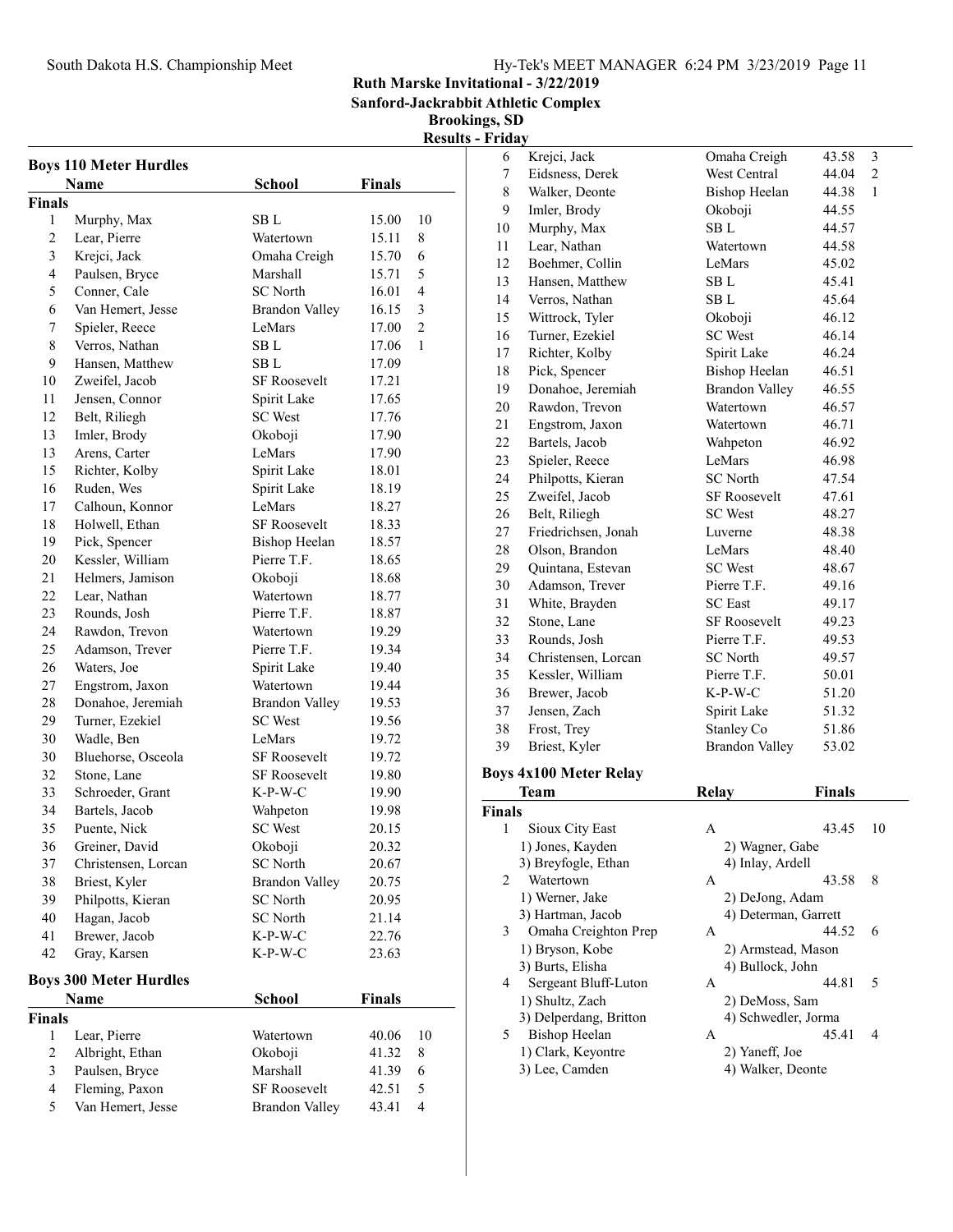Sanford-Jackrabbit Athletic Complex

## Brookings, SD

Results - Friday

| Finals  (Boys 4x100 Meter Relay) |                               |              |                                   |    |  |
|----------------------------------|-------------------------------|--------------|-----------------------------------|----|--|
|                                  | Team                          | Relay        | <b>Finals</b>                     |    |  |
| 6                                | LeMars                        | A            | 45.71                             | 3  |  |
|                                  | 1) Rasmussen, Dylan           |              | 2) Lamoreaux, Anthony             |    |  |
|                                  | 3) Wadle, Ben                 |              | 4) Ferguson, Tyler                |    |  |
| 7                                | Sioux City North              | A            | 46.09                             | 2  |  |
|                                  | 1) Hansen, Dante              |              | 2) Popken, Peyton                 |    |  |
|                                  | 3) Conner, Cale               |              | 4) Moradel, Eduardo               |    |  |
| 8                                | <b>Brandon Valley</b>         | А            | 46.38                             | 1  |  |
|                                  | 1) Johnson, Tate              |              | 2) Thompson, Noah                 |    |  |
|                                  | 3) Mutschelknaus, Mark        |              | 4) Nemec, Joey                    |    |  |
| 9                                | Sioux City West               | A            | 46.58                             |    |  |
|                                  | 1) Duax, Micheal              |              | 2) Brinkman, Bryson               |    |  |
|                                  | 3) Belt, Aiden                |              | 4) Belt, Riliegh                  |    |  |
| 10                               | <b>Stanley County</b>         | A            | 47.42                             |    |  |
|                                  | 1) Carter, JD                 |              | 2) Habeck, Trevor                 |    |  |
|                                  | 3) Gabriel, Dylan             |              | 4) Wieczorek, Reid                |    |  |
| 11                               | Okoboji                       | А            | 47.57                             |    |  |
|                                  | 1) Bossard, Luke              |              |                                   |    |  |
|                                  | 3) Simpson, Austin            |              | 2) Olson, Jake<br>4) Larue, Caden |    |  |
| 12                               | Luverne                       | А            | 47.62                             |    |  |
|                                  |                               |              |                                   |    |  |
|                                  | 1) Sandbulte, Ashton          |              | 2) Schlosser, Jack                |    |  |
|                                  | 3) McCarthy, Jamie            |              | 4) Gonines, Eduardo<br>47.63      |    |  |
| 13                               | Spirit Lake                   | A            |                                   |    |  |
|                                  | 1) Stein, Mike                |              | 2) Waters, Joe                    |    |  |
|                                  | 3) Christians, Darren         |              | 4) Carney, Max                    |    |  |
| 14                               | Kingsley-Pierson              | A            | 47.82                             |    |  |
|                                  | 1) Schmid, Damon              |              | 2) Pfaffle, Preston               |    |  |
|                                  | 3) Archer, Shawn              |              | 4) Copeland, Ethan                |    |  |
| 15                               | West Central                  | A            | 47.89                             |    |  |
|                                  | 1) Haldeman, Broc             |              | 2) Hanisch, Clayton               |    |  |
|                                  | 3) Zeig, Matt                 |              | 4) Colon, Isaiah                  |    |  |
| 16                               | Wahpeton                      | А            | 49.22                             |    |  |
|                                  | 1) Desire, Munezero           |              | 2) Darwin, Josh                   |    |  |
|                                  | 3) Hoerer, Carter             |              | 4) Withuski, Thomas               |    |  |
| 17                               | Madison                       | A            | 49.41                             |    |  |
|                                  | 1) Galde, Bruce               |              | 2) Reece, Chris                   |    |  |
|                                  | 3) Swenson, Daniel            |              | 4) Williams, Avery                |    |  |
| 18                               | Pierre T.F. Riggs             | А            | 51.75                             |    |  |
|                                  | 1) Heth, Paul                 |              | 2) Foley, Austin                  |    |  |
|                                  | 3) Irving, Gavin              |              | 4) Johnson, Michael               |    |  |
| 19                               | Marshall                      | A            | 53.34                             |    |  |
|                                  | 1) Rodriguz, Gabe             |              | 2) Correa, Isaac                  |    |  |
|                                  | 3) Esparza, Bryan             |              | 4) Celedon, Ivan                  |    |  |
|                                  | <b>Boys 4x400 Meter Relay</b> |              |                                   |    |  |
|                                  | Team                          | <b>Relay</b> | <b>Finals</b>                     |    |  |
| <b>Finals</b>                    |                               |              |                                   |    |  |
| 1                                | Sergeant Bluff-Luton          | А            | 3:31.70                           | 10 |  |
|                                  | 1) Shultz, Zach               |              | 2) DeMoss, Sam                    |    |  |
|                                  | 3) Ritz, Easton               |              | 4) Stangel, Josh                  |    |  |
| 2                                | Watertown                     | A            | 3:32.51                           | 8  |  |
|                                  | 1) Hartman, Jacob             |              | 2) Lear, Pierre                   |    |  |
|                                  | 3) Fransen, Jared             |              | 4) DeJong, Adam                   |    |  |
|                                  |                               |              |                                   |    |  |

| $, 1.1$ and $, 0.0000$ | $-7$ $-0$ $-1$ , $-1$ |
|------------------------|-----------------------|
| ) Fransen, Jared       | 4) DeJong, Adam       |

|         | <b>Team</b>                                | Relay | Finals                                   |   |
|---------|--------------------------------------------|-------|------------------------------------------|---|
|         | <b>Boys 4x800 Meter Relay</b>              |       |                                          |   |
|         |                                            |       |                                          |   |
|         | 3) Paulsen, Luke                           |       | 4) Schroeder, Grant                      |   |
|         | 1) Hamman, Jaden                           |       | 2) Coulter, Braden                       |   |
| 18      | Kingsley-Pierson                           | А     | 4:14.71                                  |   |
|         | 1) Appelwick, Evan<br>3) Feldhaus, Dreysen |       | 2) Dahl, Aspen<br>4) Unterbrunner, Jacob |   |
|         |                                            |       |                                          |   |
| 17      | 3) Bartels, Jared<br>Madison               | A     | 3:57.22                                  |   |
|         | 1) Cornelius, Corbin                       |       | 2) Darwin, Josh<br>4) Samuels, Colin     |   |
| 16      | Wahpeton                                   | Α     | 3:52.67                                  |   |
|         | 3) Blomme, Quentin                         |       | 4) Paulsen, Bryant                       |   |
|         | 1) Hoff, Grant                             |       | 2) Deines, Josh                          |   |
|         |                                            | Α     |                                          |   |
| 15      | 3) Bartels, Koby<br>Marshall               |       | 4) Person, Hayden<br>3:51.65             |   |
|         |                                            |       | 2) Helmbolt, Preston                     |   |
|         | 1) Conrad, Isaac                           |       |                                          |   |
| 14      | <b>Brookings</b>                           | Α     | 3:49.80                                  |   |
|         | 3) Brown, Zach                             |       | 4) Eidsness, Derek                       |   |
|         | 1) Fieber, Zach                            |       | 2) Ideker, Caden                         |   |
| 13      | West Central                               | А     | 3:49.31                                  |   |
|         | 3) Hudson, DJ                              |       | 4) Fuentes, Javier                       |   |
|         | 1) Turner, Ezekiel                         |       | 2) Surber, Auston                        |   |
| 12      | Sioux City West                            | А     | 3:47.86                                  |   |
|         | 3) Olson, Brandon                          |       | 4) Spieler, Eric                         |   |
|         | 1) Lamoreaux, Anthony                      |       | 2) Wurth, Austin                         |   |
| 11      | LeMars                                     | A     | 3:46.96                                  |   |
|         | 3) Burge, Ethan                            |       | 4) East, Colby                           |   |
|         | 1) Wagner, Gabe                            |       | 2) Breyfogle, Ethan                      |   |
| 10      | Sioux City East                            | А     | 3:46.84                                  |   |
|         | 3) Becker, Vick                            |       | 4) Becker, Frank                         |   |
|         | 1) Dowling, Justin                         |       | 2) Mutchelknaus, Dmitri                  |   |
| 9       | Pierre T.F. Riggs                          | А     | 3:45.27                                  |   |
|         | 3) Friedrichsen, Jonah                     |       | 4) Thone, Jordy                          |   |
|         | 1) Dooyema, Jed                            |       | 2) Winter, Austin                        |   |
| 8       | Luverne                                    | А     | 3:43.77                                  | 1 |
|         | 3) Eldridge, Jonah                         |       | 4) McCaffery, Mason                      |   |
|         | 1) Oolman, Caleb                           |       | 2) Christians, Darren                    |   |
| 7       | Spirit Lake                                | А     | 3:43.19                                  | 2 |
|         | 3) Gilo, Thor                              |       | 4) Ibrahim, Mubarak                      |   |
|         | 1) Roggenbuck, Caleb                       |       | 2) Dannenbring, Brady                    |   |
| 6       | Sioux Falls Roosevelt                      | А     | 3:43.11                                  | 3 |
|         | 3) Greenwell, Colin                        |       | 4) Benson, Luke                          |   |
|         | 1) Hansen, Dante                           |       | 2) Karisa, Dave                          |   |
| 5       | Sioux City North                           | A     | 3:42.79                                  | 4 |
|         | 3) Uhl, Cole                               |       | 4) Krejci, Jack                          |   |
|         | 1) Masek, Alex                             |       | 2) Taylor, Gordon                        |   |
| 4       | Omaha Creighton Prep                       | А     | 3:42.22                                  | 5 |
|         | 3) Vigants, Austin                         |       | 4) Reindl, Trey                          |   |
|         | 1) Mashlan, Carson                         |       | 2) Sylliaasen, Cole                      |   |
| 3       | <b>Brandon Valley</b>                      | A     | 3:37.98                                  | 6 |
| г гічау |                                            |       |                                          |   |

#### Finals 1 Sergeant Bluff-Luton A 8:31.41 10<br>1) Hofer, Payden 2) Muller, Nick 1) Hofer, Payden

| 3) Ritz, Easton | 4) Hannemann, Gabe |
|-----------------|--------------------|
|                 |                    |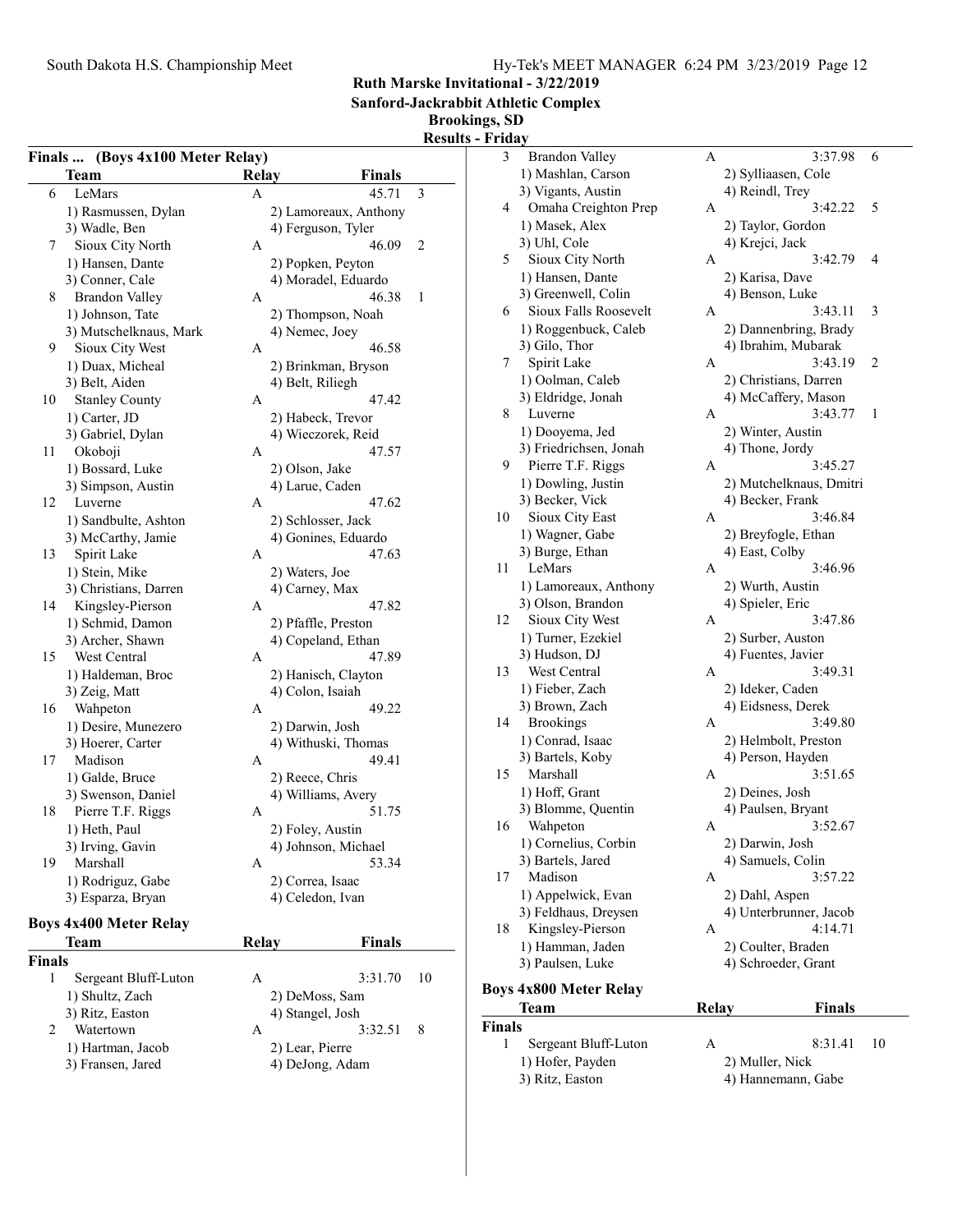Sanford-Jackrabbit Athletic Complex

## Brookings, SD

|        | Finals  (Boys 4x800 Meter Relay) |          |                                        |
|--------|----------------------------------|----------|----------------------------------------|
|        | Team                             | Relay    | <b>Finals</b>                          |
| 2      | <b>Brandon Valley</b>            | А        | 8:32.82<br>8                           |
|        | 1) Mashlan, Carson               |          | 2) Sylliaasen, Cole                    |
|        | 3) Cheever, Eli                  |          | 4) Vigants, Austin                     |
| 3      | Sioux City North                 | А        | 8:39.68<br>6                           |
|        | 1) Greenwell, Colin              |          | 2) Lohr, Will                          |
|        | 3) Bouwers, Jaysen               |          | 4) Benson, Luke                        |
| 4      | Okoboji                          | А        | 8:44.48<br>5                           |
|        | 1) Albright, Ethan               |          | 2) Alexander, David                    |
|        | 3) Lorenzen, Lucas               |          | 4) Wittrock, Tyler                     |
| 5      | Marshall                         | А        | 8:47.99<br>4                           |
|        | 1) Kayser, Nick                  |          | 2) Wasberg, Karter                     |
|        | 3) Salisbury, Eli                |          | 4) Meyer, Jenson                       |
| 6      | Sioux Falls Roosevelt            | A        | 8:52.79<br>3                           |
|        | 1) Gilo, Thor                    |          | 2) Roggenbuck, Caleb                   |
|        | 3) Jaimes, Diego                 |          | 4) Ibrahim, Mubarak                    |
| 7      | Wahpeton                         | А        | 8:55.52<br>2                           |
|        | 1) Bartels, Jared                |          | 2) Cornelius, Corbin                   |
|        | 3) Bartels, Jacob                |          | 4) Lasch, Gus                          |
| 8      | Spirit Lake                      | A        | 9:14.64<br>1                           |
|        | 1) Eldridge, Jonah               |          | 2) Tifft, Carter                       |
|        | 3) Jungjohan, Carver             |          | 4) Tuttle, Jacob                       |
| 9      | LeMars                           | А        | 9:16.30                                |
|        | 1) Kass, Cael                    |          | 2) Wurth, Austin                       |
|        | 3) Heeren, Tucker                |          | 4) Sauer, Matt                         |
| 10     | Pierre T.F. Riggs                | A        | 9:16.91                                |
|        | 1) Berens, Tucker                |          | 2) Gere, Tyler                         |
|        | 3) Miller, Alex                  |          | 4) Mutchelknaus, Dmitri                |
| 11     | Sioux City West                  | А        | 9:17.37                                |
|        | 1) Cummings, Dan                 |          | 2) Johnson, Jacob                      |
|        | 3) Henry, Deven                  |          | 4) Surber, Auston                      |
| 12     | Watertown                        | А        | 9:22.27                                |
|        | 1) Rumpza, Kade                  |          | 2) Wilson-Reihe, Garet                 |
|        | 3) Glines, Matthew               |          | 4) Schulte, Abate                      |
| 13     | <b>Bishop Heelan</b>             | А        | 9:28.66                                |
|        | 1) Saulsbury, Michael            |          | 2) Pithan, David                       |
|        | 3) Ritz, Carter                  |          | 4) Fiscus, Brady                       |
| 14     | Madison                          | А        | 9:30.56                                |
|        |                                  |          |                                        |
|        | 1) Appelwick, Evan               |          | 2) DeJong, Dylan<br>4) Dohrer, Mickale |
|        | 3) Dahl, Aspen                   |          |                                        |
| 15     | Luverne                          | А        | 9:35.45                                |
|        | 1) Winter, Austin                |          | 2) Tofteland, Brayden                  |
|        | 3) Swenson, DJ                   |          | 4) DeSollar, Dalton                    |
| 16     | Sioux City East                  | А        | 9:46.18                                |
|        | 1) Vakulskas, Jake               |          | 2) Hoak, Owen                          |
|        | 3) Campbell, Ryan                |          | 4) Vanderveen, Brandon                 |
| 17     | West Central                     | А        | 10:30.68                               |
|        | 1) Mueller, Josh                 |          | 2) Schulte, Caleb                      |
|        | 3) Schuacher, Justin             |          | 4) Brookfield, Austin                  |
|        | <b>Boys High Jump</b>            |          |                                        |
|        | <b>Name</b>                      | School   | Finals                                 |
| Finals |                                  |          |                                        |
| 1      | Darwin, Josh                     | Wahpeton | 6-06.00<br>10                          |
|        |                                  |          |                                        |

| 2             | Eidsness, Derek        | West Central                       | 6-04.00       | 8              |
|---------------|------------------------|------------------------------------|---------------|----------------|
| 3             | Lear, Pierre           | Watertown                          | J6-04.00      | 6              |
| 4             | Adam, Paul             | Pierre T.F.                        | $6 - 02.00$   | 5              |
| 5             | Cornelius, Corbin      | Wahpeton                           | 5-10.00       | $\overline{4}$ |
| 6             | McCaffery, Mason       | Spirit Lake                        | 5-08.00       | 3              |
| 7             | Desire, Munezero       | Wahpeton                           | J5-08.00      | $\mathfrak{2}$ |
| 8             | Helmers, Jamison       | Okoboji                            | 5-06.00       | 1              |
| 9             | Imming, Jacob          | SB L                               | J5-06.00      |                |
| 10            | Borchers, Vance        | <b>SF Roosevelt</b>                | J5-06.00      |                |
| 11            | Friedrichsen, Jonah    | Luverne                            | J5-06.00      |                |
| 12            | Fine, Dillon           | Spirit Lake                        | J5-06.00      |                |
| 13            | Lampe, Max             | SB L                               | 5-04.00       |                |
| 13            | Phung, Kevin           | <b>SC</b> North                    | 5-04.00       |                |
| 15            | Ibrahim, Mubarak       | <b>SF Roosevelt</b>                | 5-02.00       |                |
| 15            | Smith, Kaden           | SB L                               | 5-02.00       |                |
| 15            | Pollema, Briley        | LeMars                             | 5-02.00       |                |
| 18            | Calhoun, Konnor        | LeMars                             | 5-00.00       |                |
| ---           | Schurmann, Leonard     | Watertown                          | NH            |                |
| ---           | Miles, Shon            | West Central                       | NH            |                |
| ---           | Schaeffer, Benton      | <b>Bishop Heelan</b>               | NH            |                |
| ---           | Meyer, Jenson          | Marshall                           | NH            |                |
| ---           | Fleming, Paxon         | <b>SF Roosevelt</b>                | NH            |                |
| ---           | Hagan, Jacob           | <b>SC</b> North                    | NΗ            |                |
|               | <b>Boys Pole Vault</b> |                                    |               |                |
|               | Name                   | <b>School</b>                      | <b>Finals</b> |                |
| <b>Finals</b> |                        |                                    |               |                |
| 1             | VanDusseldorp, Jacob   | Watertown                          | 14-00.00      | 10             |
| 2             | Hawkes, Ammon          | Madison                            | 12-06.00      | 8              |
| 3             | Dooyema, Jed           | Luverne                            | J12-06.00     | 6              |
| 4             | Moon, Nathan           | <b>SF Roosevelt</b>                | 11-06.00      | 5              |
| 5             | Lehman, Sam            | <b>Brookings</b>                   | 11-00.00      | 4              |
| 6             | Westcott, Tyler        | Brandon Valley J11-00.00           |               | 3              |
| 7             | Ellis, Ayden           | <b>Brookings</b>                   | 10-06.00      | 2              |
| 8             | Olson, Sam             | Madison                            | J10-06.00     | 1              |
| 9             | Whittle, Logan         | Watertown                          | J10-06.00     |                |
| 10            | Miller, Sawyer         | Madison                            | 10-00.00      |                |
| 11            | Miller, Jake           | Pierre T.F.                        | 9-06.00       |                |
| 11            |                        |                                    |               |                |
| 13            |                        |                                    |               |                |
|               | Lacey, Ethan           | <b>Brandon Valley</b>              | 9-06.00       |                |
|               | Miller, Alec           | Pierre T.F.                        | $9 - 00.00$   |                |
| 14            | Rilling, Kody          | Pierre T.F.                        | 8-06.00       |                |
| 14            | Clark, Bryce           | <b>SF Roosevelt</b>                | 8-06.00       |                |
| 14<br>14      | Cliff, Issac           | Stanley Co<br>Luverne              | 8-06.00       |                |
| 18            | Radtke, Eli            | <b>SF Roosevelt</b>                | 8-06.00       |                |
|               | Dorris, Mason          |                                    | 8-00.00       |                |
|               | Withuski, Thomas       | Wahpeton                           | NH            |                |
|               | Decesare, Tyler        | Luverne                            | NH            |                |
| ---           | Tellinghuisen, Ethan   | <b>Brandon Valley</b><br>Watertown | NH            |                |
|               | Brandenburger, Karter  |                                    | NH            |                |
|               | <b>Boys Long Jump</b>  |                                    |               |                |
| <b>Finals</b> | Name                   | <b>School</b>                      | <b>Finals</b> |                |

| nals |                   |                        |               |  |
|------|-------------------|------------------------|---------------|--|
|      | 1 Inlay, Ardell   | <b>SC</b> East         | $20-00.00$ 10 |  |
|      | 2 Clark, Keyontre | Bishop Heelan 19-08.00 |               |  |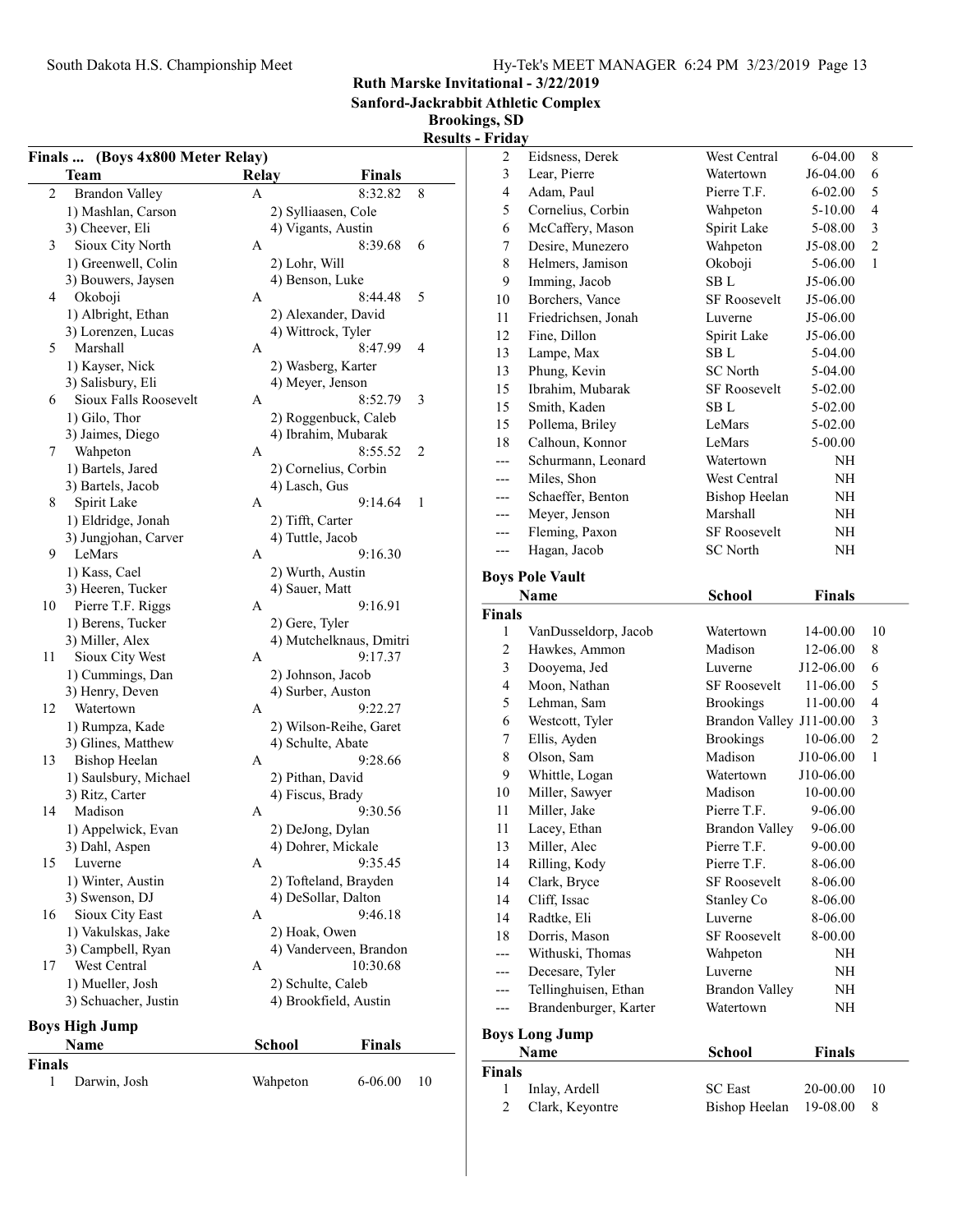Sanford-Jackrabbit Athletic Complex

| <b>Results - Friday</b> |
|-------------------------|
|                         |

|                | Finals  (Boys Long Jump) |                       |               |                |
|----------------|--------------------------|-----------------------|---------------|----------------|
|                | Name                     | <b>School</b>         | <b>Finals</b> |                |
| 3              | Reed, Xzavier            | Omaha Creigh          | 19-06.00      | 6              |
| $\overline{4}$ | Richter, Kolby           | Spirit Lake           | 19-04.00      | 5              |
| 5              | Morman, Kal-El           | Omaha Creigh          | 18-10.00      | 4              |
| 6              | Copeland, Ethan          | K-P-W-C               | 18-08.00      | 3              |
| 7              | Zokou, Junior            | <b>Brookings</b>      | 18-04.00      | $\overline{2}$ |
| 8              | Brinkman, Bryson         | <b>SC</b> West        | 18-03.00      | 0.5            |
| 8              | Blok, Jordan             | <b>Brandon Valley</b> | 18-03.00      | 0.5            |
| 10             | Morris, Mason            | Watertown             | 18-00.00      |                |
| 11             | Fossum, Brett            | Watertown             | 17-11.00      |                |
| 12             | Duax, Micheal            | <b>SC</b> West        | 17-10.00      |                |
| 13             | Spieler, Reece           | LeMars                | 17-09.00      |                |
| 14             | Thompson, Noah           | <b>Brandon Valley</b> | 17-08.00      |                |
| 15             | Verros, Nathan           | SB L                  | 17-06.00      |                |
| 15             | Lamoreux, Anthony        | LeMars                | 17-06.00      |                |
| 17             | Sandbulte, Ashton        | Luverne               | 17-04.00      |                |
| 18             | Schmid, Damon            | $K-P-W-C$             | 17-03.00      |                |
| 19             | McCann, Ty               | <b>Brandon Valley</b> | 17-02.00      |                |
| 20             | Kuehl, Aiden             | Bishop Heelan         | 17-01.00      |                |
| 21             | Simpson, Austin          | Okoboji               | 16-11.00      |                |
| 21             | Ferguson, Tyler          | LeMars                | 16-11.00      |                |
| 23             | Gabriel, Dylan           | Stanley Co            | 16-09.00      |                |
| 24             | Alban, Clayton           | Pierre T.F.           | 16-07.00      |                |
| 25             | Becker, Vick             | Pierre T.F.           | 16-06.00      |                |
| 25             | Walsh, Jack              | Pierre T.F.           | 16-06.00      |                |
| 27             | Stoller, Truman          | Madison               | 16-05.00      |                |
| 28             | Hofer, Payden            | SB L                  | 16-04.00      |                |
| 28             | Ingalls, Nathan          | Watertown             | 16-04.00      |                |
| 30             | Helmers, Jamison         | Okoboji               | 16-03.00      |                |
| 31             | Struck, Max              | <b>Brookings</b>      | 16-02.00      |                |
| 32             | Blair, Ashton            | <b>SC</b> North       | 16-00.00      |                |
| 32             | Colon, Isaiah            | West Central          | 16-00.00      |                |
| 34             | Desire, Munezero         | Wahpeton              | 15-11.00      |                |
| 35             | Decesare, Tyler          | Luverne               | 15-10.00      |                |
| 36             | Mahammad, Asmerom        | <b>SF Roosevelt</b>   | 15-09.00      |                |
| 37             | Jensen, Connor           | Spirit Lake           | 15-08.00      |                |
| 38             | Knudsen, Kage            | <b>SC</b> East        | 15-07.00      |                |
| 39             | Scott, Matthew           | Marshall              | 15-04.00      |                |
| 40             | Hagan, Jacob             | <b>SC</b> North       | 15-03.00      |                |
| 41             | Miles, Bailey            | <b>SF Roosevelt</b>   | 14-10.00      |                |
| 42             | Backhaus, Ethan          | Spirit Lake           | 14-07.00      |                |
| 43             | Ischen, Kaden            | <b>Brookings</b>      | 14-06.00      |                |
| 44             | Owens, Brady             | Wahpeton              | 14-04.00      |                |
| 45             | Worrell, Nathan          | Wahpeton              | 14-03.00      |                |
| 46             | Rocha, Zac               | K-P-W-C               | 14-00.00      |                |
| 47             | Carter, JD               | Stanley Co            | 10-08.00      |                |
| ---            | Conner, Cale             | <b>SC</b> North       | ND            |                |
| ---            | Ritz, Easton             | $\rm SB$ L            | ND            |                |
| ---            | Borchers, Vance          | <b>SF Roosevelt</b>   | ND            |                |
|                |                          |                       |               |                |
|                | <b>Boys Triple Jump</b>  |                       |               |                |
|                | Name                     | <b>School</b>         | <b>Finals</b> |                |
| Finals         |                          |                       |               |                |
| $\mathbf{1}$   | Reed, Xzavier            | Omaha Creigh          | 41-01.00      | 10             |
|                |                          |                       |               |                |

| 2                       | Morris, Mason           | Watertown             | 38-03.00      | 8              |
|-------------------------|-------------------------|-----------------------|---------------|----------------|
| 3                       | Cornelius, Corbin       | Wahpeton              | 37-06.00      | 6              |
| $\overline{\mathbf{4}}$ | Carr, Cobey             | Pierre T.F.           | 37-04.50      | 5              |
| 5                       | Stoller, Truman         | Madison               | 37-03.50      | $\overline{4}$ |
| 6                       | Ingalls, Nathan         | Watertown             | 36-11.50      | 3              |
| 7                       | Paulsen, Bryce          | Marshall              | 36-10.75      | $\overline{2}$ |
| 8                       | Blok, Jordan            | Brandon Valley        | 35-01.50      | 1              |
| 9                       | Williams, Joey          | <b>Brookings</b>      | 33-07.50      |                |
| 10                      | Bayer, Noah             | <b>Brookings</b>      | 33-02.50      |                |
| 11                      | Waege, Hunter           | Watertown             | 32-10.75      |                |
| ---                     | Eberline, David         | <b>Brookings</b>      | ND.           |                |
| ---                     | Morman, Kal-El          | Omaha Creigh          | ND            |                |
| ---                     | Thompson, Noah          | <b>Brandon Valley</b> | ND            |                |
| ---                     | Boddicker, Michael      | Pierre T.F.           | ND            |                |
| ---                     | Walsh, Jack             | Pierre T.F.           | ND            |                |
|                         |                         |                       |               |                |
|                         | <b>Boys Shot Put</b>    |                       |               |                |
|                         | Name                    | <b>School</b>         | <b>Finals</b> |                |
| <b>Finals</b>           |                         |                       |               |                |
| 1                       | Maher, Jack             | Pierre T.F.           | 50-07.25      | 10             |
| 2                       | Mack, Sully             | Watertown             | 49-03.25      | 8              |
| 3                       | Black, Yahya            | Marshall              | 48-02.00      | 6              |
| 4                       | Wiederhold, Blake       | <b>SC</b> East        | 47-05.00      | 5              |
| 5                       | Mack, Cooper            | Watertown             | 47-03.00      | 4              |
| 6                       | Hoftiezer, Brady        | Stanley Co            | 45-00.50      | 3              |
| 7                       | Grode, Quinn            | <b>Brandon Valley</b> | 44-02.50      | $\overline{2}$ |
| 8                       | Dean, Tyler             | Watertown             | 42-05.75      | 1              |
| 9                       | VanderSluis, Brandon    | LeMars                | 42-05.25      |                |
| 10                      | Collins, Sean           | <b>Brookings</b>      | 42-03.50      |                |
| 11                      | Kohls, Ben              | <b>SF Roosevelt</b>   | 42-02.75      |                |
| 12                      | Shipley, Bear           | Madison               | 41-11.00      |                |
| 13                      | Miller, Gus             | <b>Brookings</b>      | 41-00.75      |                |
| 14                      | Block, Cade             | <b>Bishop Heelan</b>  | 40-11.50      |                |
| 15                      | Christie, Tucker        | <b>Brookings</b>      | 40-10.75      |                |
| 16                      | Gaul, Carsen            | SB L                  | 40-09.75      |                |
| 17                      | Ahrendt, Zach           | Luverne               | 40-06.25      |                |
| 18                      | Beck, Parker            | Spirit Lake           | 40-03.50      |                |
| 19                      | Pius, Tamerson          | <b>SC</b> East        | 39-10.75      |                |
| 20                      | LaFleur, Caden          | <b>Bishop Heelan</b>  | 39-09.75      |                |
| 21                      | Divis, Eric             | SC North              | 39-09.00      |                |
| 22                      | Neilson, Tracy          | Stanley Co            | 39-05.25      |                |
| 23                      | Cassell, Dwayne         | <b>SC</b> North       | 39-00.00      |                |
| 24                      | Heimgartner, Jacob      | LeMars                | 38-08.00      |                |
| 25                      | Kohls, Sam              | <b>SF Roosevelt</b>   | 38-05.50      |                |
| 26                      | Coupland, Drake         | <b>SC</b> West        | 38-05.00      |                |
| 27                      | Vugteveen, Garret       | Spirit Lake           | 38-04.75      |                |
| 28                      | Stotts, Harlan          | Pierre T.F.           | 37-05.50      |                |
| 29                      | Lunde, Houston          | Pierre T.F.           | 37-05.00      |                |
| 30                      | Roos, Colby             | SB L                  | 37-01.75      |                |
| 31                      | Bullis-Rodriguez, Isaac | <b>Brandon Valley</b> | 36-08.25      |                |
| 32                      | Clayborne, Kobe         | Bishop Heelan         | 36-07.75      |                |
| 33                      | Thorson, Eric           | Luverne               | 36-06.75      |                |
| 34                      | Guerrero, Josue         | Marshall              | 36-04.00      |                |
| 35                      | Nelson, Jacob           | West Central          | 36-02.75      |                |
| 36                      | Cook, Nathan            | Stanley Co            | 36-01.50      |                |
|                         |                         |                       |               |                |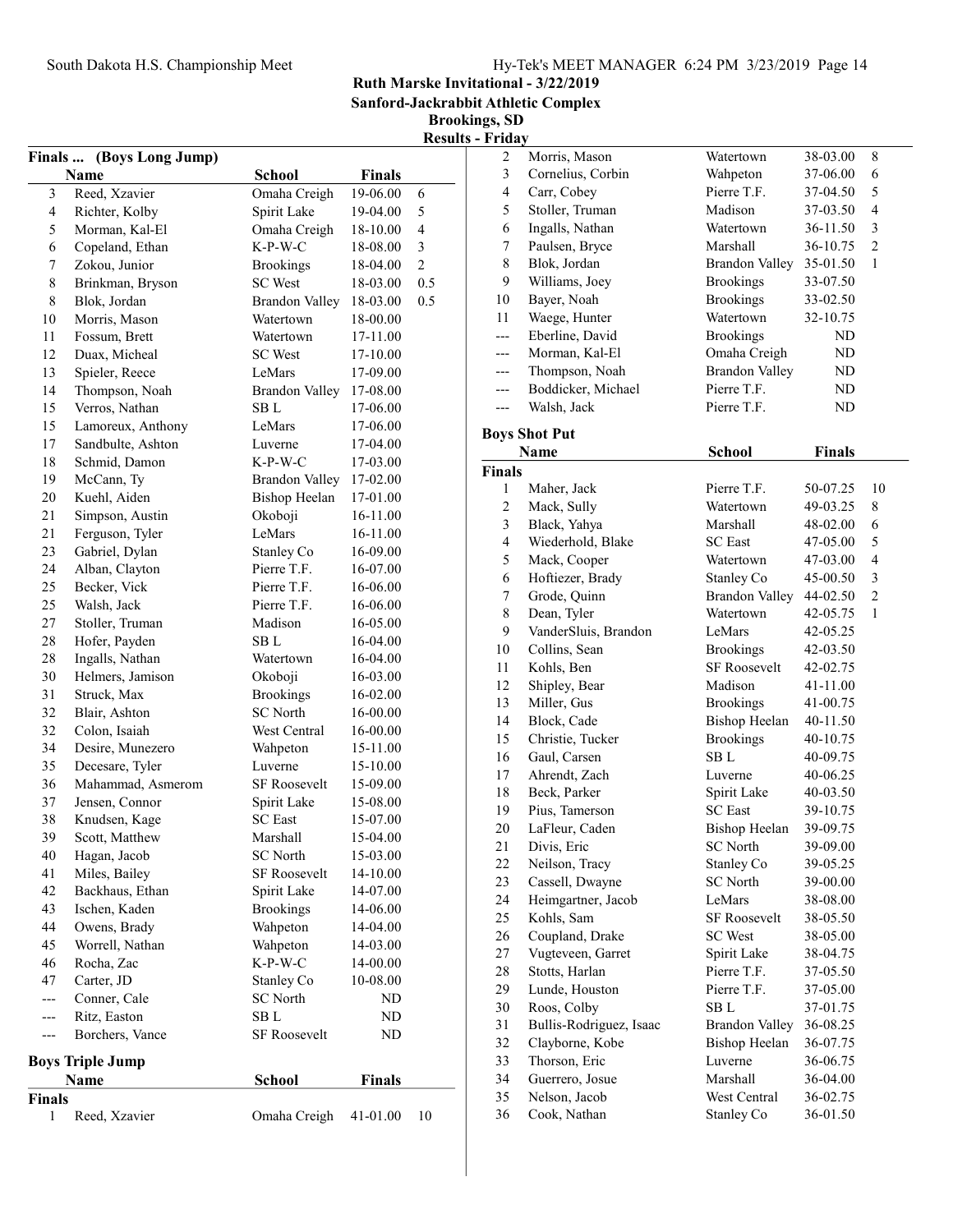Sanford-Jackrabbit Athletic Complex

Brookings, SD Results - Friday

|     | Finals  (Boys Shot Put) |                     |          |  |
|-----|-------------------------|---------------------|----------|--|
|     | Name                    | School              | Finals   |  |
| 37  | Thimjon, Kobe           | Wahpeton            | 35-11.00 |  |
| 38  | Keene, Kameron          | Luverne             | 35-09.50 |  |
| 39  | Conley, Patrick         | <b>SC</b> East      | 34-11.00 |  |
| 40  | Kirkpatrick, Adam       | <b>SC</b> West      | 34-07.50 |  |
| 41  | Velvarde, Alexis        | <b>SF Roosevelt</b> | 34-05.00 |  |
| 42  | Groetken, John          | $K-P-W-C$           | 34-02.25 |  |
| 43  | Jolin, Isaac            | SC North            | 34-01.75 |  |
| 44  | Fritzsche, Max          | Spirit Lake         | 33-08.50 |  |
| 45  | Matejeck, Blake         | Wahpeton            | 33-07.25 |  |
| 46  | Ploen, Carter           | $K-P-W-C$           | 32-10.50 |  |
| 47  | Sherman, Gabe           | Marshall            | 32-06.25 |  |
| 48  | Henry, Mark             | <b>SC</b> West      | 32-05.25 |  |
| 49  | Morrison, Zach          | SB L                | 32-04.75 |  |
| 50  | Traub-Jensen, Braden    | West Central        | 31-05.50 |  |
| 51  | Smith, Warren           | $K-P-W-C$           | 31-04.50 |  |
| 52  | Williams, Alex          | Madison             | 29-02.50 |  |
| 53  | Smith, Griffin          | West Central        | 25-04.50 |  |
| 54  | Hoerer, Carter          | Wahpeton            | 23-00.75 |  |
| 55  | Kooiker, Elliot         | LeMars              | 22-02.50 |  |
| --- | Alexander, William      | Okoboji             | ND       |  |

|     | Women - Team Rankings - 16 Events Scored |       |
|-----|------------------------------------------|-------|
| 1)  | Brandon Valley                           | 106.5 |
| 2)  | Watertown                                | 57    |
| 3)  | <b>Bishop Heelan</b>                     | 50    |
| 4)  | Luverne Public Schools                   | 48.5  |
| 5)  | Sioux City East                          | 44    |
| 6)  | Kingsley-Pierson                         | 39    |
| 7)  | Sioux Falls Roosevelt                    | 32.5  |
| 8)  | Sergeant Bluff-Luton                     | 32    |
| 9)  | <b>Brookings</b>                         | 30    |
| 10) | Council Bluffs Jefferson                 | 26    |
| 10) | Pierre T.F. Riggs                        | 26    |
| 12) | Sioux City West                          | 24    |
| 13) | West Central                             | 22.5  |
| 14) | LeMars                                   | 16    |
| 15) | Lennox                                   | 12    |
| 15) | Okoboji                                  | 12    |
| 15) | Marshall                                 | 12    |
| 15) | Madison                                  | 12    |
| 19) | Sioux City North                         | 10    |
| 20) | Ames                                     | 6     |
| 20) | Wahpeton                                 | 6     |

|    | Men - Team Rankings - 16 Events Scored |      |  |  |
|----|----------------------------------------|------|--|--|
|    | Watertown                              | 111  |  |  |
|    | 2) Sergeant Bluff-Luton                | 76   |  |  |
|    | 3) Sioux City East                     | 53.5 |  |  |
|    | 3) Omaha Creighton Prep                | 53.5 |  |  |
|    | 5) Marshall                            | 39   |  |  |
|    | 6) Brandon Valley                      | 36.5 |  |  |
|    | 7) Sioux City North                    | 35   |  |  |
| 8) | Bishop Heelan                          | 26   |  |  |
| 9) | Wahpeton                               | 24   |  |  |
|    | Spirit Lake                            | 24   |  |  |

| и у |                            |    |
|-----|----------------------------|----|
|     | 11) Sioux Falls Roosevelt  | 21 |
|     | 11) Brookings              | 21 |
|     | 13) Pierre T.F. Riggs      | 20 |
|     | 14) West Central           | 18 |
|     | 15) Luverne Public Schools | 16 |
|     | 16) Okoboji                | 14 |
|     |                            |    |